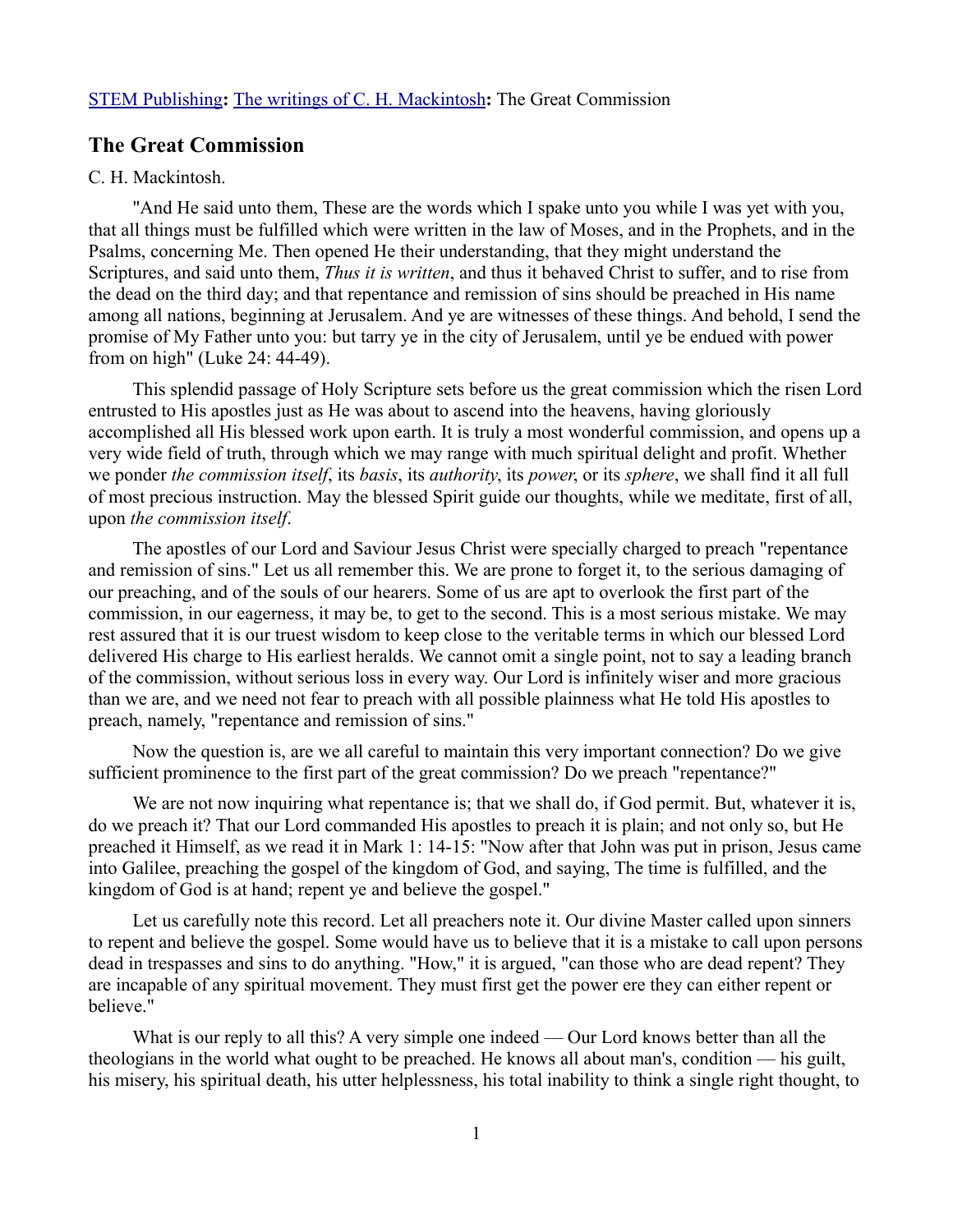utter a single right word, to do a single right act; and yet He called upon men to repent. This is quite enough for us. It is no part of our business to seek to reconcile seeming differences. It may seem to us difficult to reconcile man's utter powerlessness with his responsibility; but "God is His own interpreter, and He will make it plain." It is our happy privilege, and our bounden duty, to believe what He says, and do what He tells us. This is true wisdom, and it yields solid peace.

Our Lord preached repentance, and He commanded His apostles to preach it; and they did so constantly. Harken to Peter on the day of Pentecost. "Then Peter said unto them, Repent, and be baptised, every one of you, in the name of Jesus Christ, for the remission of sins, and ye shall receive the gift of the Holy Ghost." And again, "Repent ye, therefore, and be converted, that your sins may be blotted out when the times of refreshing shall come from the presence of the Lord." Harken to Paul also, as he stood on Mars' Hill, at Athens: "But now *God commandeth all men everywhere* to repent; because He hath appointed a day in which He will judge the world in righteousness, by that Man whom He hath ordained; whereof He hath given assurance unto all men, in that He hath raised Him from the dead."

So also, in his touching address to the elders of Ephesus, he says, "I kept back nothing that was profitable [blessed servant!] but have showed you, and have taught you publicly, and from house to house, testifying both to the Jews, and also the Greeks, *repentance toward God*, and faith toward our Lord Jesus Christ." And again, in his address to king Agrippa, he says, "Whereupon, O king Agrippa, I was not disobedient unto the heavenly vision, but showed first unto them of Damascus, and at Jerusalem, and throughout all the coasts of Judea, and then to the Gentiles, that *they should repent*, and turn to God, and *do works meet for repentance*."

Now, in the face of this body of evidence — with the example of our Lord and His apostles so fully and clearly before us — may we not very lawfully inquire whether there is not a serious defect in much of our modern preaching? Do we preach repentance as we ought? Do we assign to it the place which it gets in the preaching of our Lord, and of His early heralds? It is vanity and folly, or worse, to talk about its being legal to preach repentance, to say that it tarnishes the lustre of the gospel of the grace of God to call upon men dead in trespasses and sins to repent, and do works meet for repentance. Was Paul legal in his preaching Did he not preach a clear, full, rich, and divine gospel? Have we got in advance of Paul? Do we preach a clearer gospel than he? How utterly preposterous the notion! Well, but he preached repentance. He told his hearers that "God now commandeth all men everywhere to repent." Does this mar the gospel of the grace of God? Does it detract from its heavenly fullness and freeness? As well might you tell a farmer that it lowered the quality of his grain to plough the fallow ground before sowing.

No doubt it is of the very last possible importance to preach the gospel of the grace of God, or, if you please, the gospel of the glory, in all its fullness, clearness, and power. We are to preach the unsearchable riches of Christ — to declare the whole counsel of God, to present the righteousness of God and His salvation, without limit, condition, or hindrance of any kind — to publish the good news to every creature under heaven.

We should, in the very strongest possible manner, insist upon this. But at the same time we must jealously keep to the terms of "the great commission." We cannot depart the breadth of a hair from these without serious damage to our testimony, and to the souls of our hearers. If we fail to preach repentance, we are "keeping back" something profitable." What should we say to a husbandman, if we saw him scattering his precious grain along the beaten highway? We should justly pronounce him out of his mind. The plough-share must do its work. The fallow ground must be broken up ere the seed is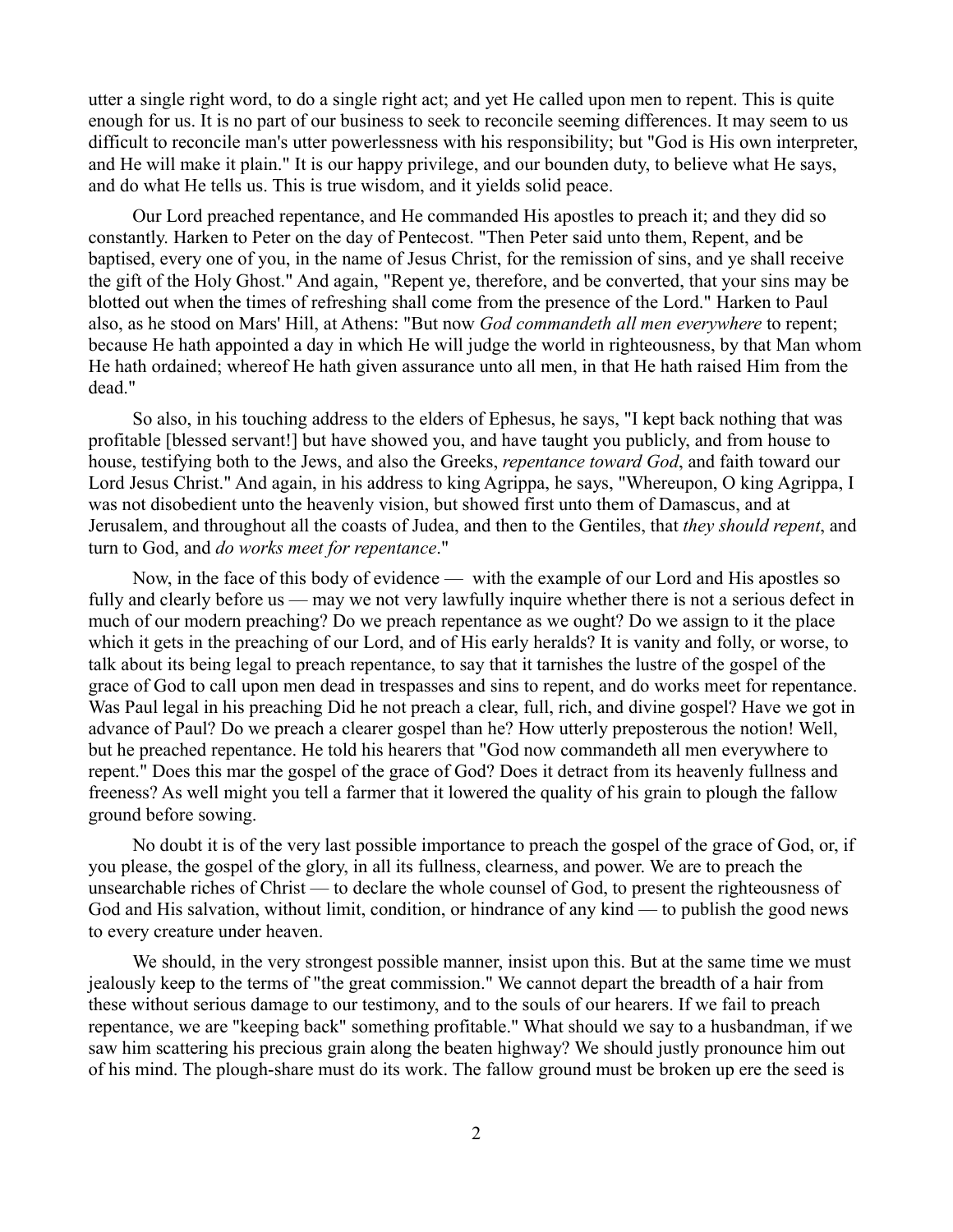sown; and we may rest assured that, as in the kingdom of nature, so in the kingdom of grace, the ploughing must precede the sowing. The ground must be duly prepared for the seed, else the operation will prove altogether defective. Let the gospel be preached as God has given it to us in His Word. Let it not be shorn of one of its moral glories; let it flow forth as it comes from the deep fountain of the heart of God, through the channel of Christ's finished work, on the authority of the Holy Ghost.

All this is not only most fully admitted but peremptorily insisted upon; but at the same time we must never forget that our Lord and Master called upon men to "repent and believe the gospel"; that He strictly enjoined it upon His holy apostles to preach repentance; and that the blessed apostle Paul, the chief of apostles, the profoundest teacher the Church has ever known, did preach repentance, calling upon men everywhere to repent and do works meet for repentance.

And here it may be well for us to inquire what this repentance is which occupies such a prominent place in "the great commission," and in the preaching of our Lord and of His apostles. If it be — as it most surely is — an abiding and universal necessity for man — if God commands all men everywhere to repent — if repentance is inseparably linked with remission of sins — how needful it is that we should seek to understand its true nature!

What, then, is repentance? May the Spirit Himself instruct us by the Word of God! He alone can. We are all liable to err — some of us have erred — in our thoughts on this most weighty subject. We are in danger, while seeking to avoid error on one side, of falling into error on the other. We are poor, feeble, ignorant, erring creatures, whose only security is in our being kept continually at the feet of our blessed Lord Jesus Christ. He alone can teach us what repentance is, as well as what it is not. We feel most fully assured that the enemy of souls and of the truth has succeeded in giving repentance a false place in the creeds, and confessions, and public teachings of Christendom; and the conviction of this makes it all the more needful for us to keep close to the living teachings of Holy Scripture.

We are not aware of any formal definition of the subject furnished by the Holy Ghost. He does not tell us in so many words what repentance is; but the more we study the Word in reference to the great question, the more deeply we feel convinced that true repentance involves the solemn judgment of ourselves, our condition, and our ways, in the presence of God; and, further, that this judgment is not a transient feeling, but an abiding condition — not a certain exercise to be gone through as a sort of title to the remission of sins, but the deep and settled habit of the soul, giving seriousness, gravity, tenderness, brokenness, and profound humility, which shall overlap, underlie, and characterise our entire course.

We seriously question if this aspect of the subject is sufficiently understood. Let not the reader mistake us. We do not mean for a moment to teach that the soul should be always bowed down under the sense of unforgiven sin. Far be the thought! But we greatly fear that some of us, in running away from legality on the question of repentance, have fallen into levity. This is a serious error. We may depend upon it that levity is no remedy for legality: were it proposed as such, we should have no hesitation in pronouncing the remedy much worse than the disease. Thank God we have His own sovereign remedy for levity, on the one hand, and legality on the other. "*Truth*" — insisting upon "repentance," is the remedy for the former. "*Grace*" — publishing "remission of sins," is the remedy for the latter. And we cannot but believe that the more profound our repentance, the fuller will be our enjoyment of remission.

We are inclined to judge that there is a sad lack of depth and seriousness in much of our modern preaching. In our anxiety to make the gospel simple, and salvation easy, we fail to press on the consciences of our hearers the holy claims of truth. If a preacher now-a-days were to call upon his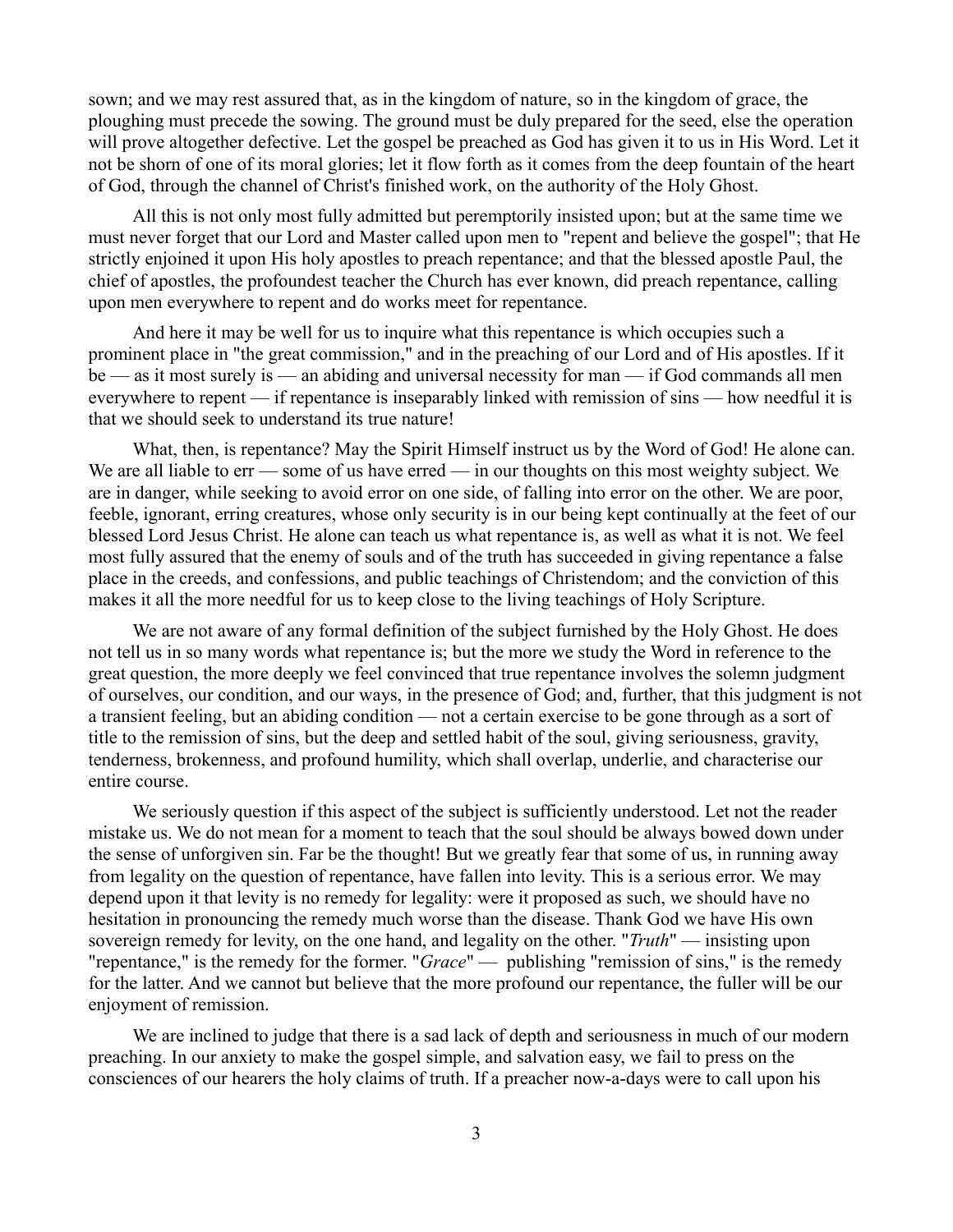hearers to "repent and turn to God, and to do works meet for repentance," he would, in certain circles, be pronounced legal, ignorant, below the mark, and such like. And yet this was precisely what the blessed apostle Paul did, as he himself tells us. Will any of our modern evangelists have the temerity to say that Paul was a legal or an ignorant preacher? We trust not. Paul carried with him the full, clear, precious gospel of God — the gospel of the grace, and the gospel of the glory. He preached the kingdom of God — He unfolded the glorious mystery of the Church — yea, that mystery was specially committed to him.

But let all preachers remember that Paul preached repentance. He called upon sinners to judge themselves — to repent in dust and ashes, as was meet and right they should. He himself had learnt the true meaning of repentance. He had not only judged himself once in a way, but he *lived* in the spirit of self-judgment. It was the habit of his soul, the attitude of his heart, and it gave a depth, solidity, seriousness and solemnity to his preaching of which we modern preachers know but little. We do not believe that Paul's repentance ended with the three days and three nights of blindness after his conversion. He was a self-judged man all his life long. Did this hinder his enjoyment of the grace of God or of the preciousness of Christ? Nay, it gave depth and intensity to his enjoyment.

All this, we feel persuaded, demands our most serious consideration. We greatly dread the light, airy, superficial style of much of our modern preaching. It sometimes seems to us as if the gospel were brought into utter contempt and the sinner led to suppose that he is really conferring a very great favour upon God in accepting salvation at His hands. Now we most solemnly protest against this. It is dishonouring to God, and lowering His gospel; and, as might be expected, its moral effect on those who profess to be converted is most deplorable. It superinduces levity, self-indulgence, worldliness, vanity, and folly. Sin is not felt to be the dreadful thing it is in the sight of God. Self is not judged. The world is not given up. The gospel that is preached is what may be called "salvation made easy" to the flesh the most terrible thing we can possibly conceive — terrible in its effect upon the soul — terrible in its results in the life. God's sentence upon the flesh and the world gets no place in the preaching to which we refer. People are offered a salvation which leaves self and the world practically unjudged, and the consequence is, those who profess to be converted by this gospel exhibit a lightness and unsubduedness perfectly shocking to people of serious piety.

Man must take his true place before God, and that is the place of self-judgment, contrition of heart, real sorrow for sin, and true confession. It is here the gospel meets him. The fullness of God ever waits on an empty vessel, and a truly repentant soul is the empty vessel into which all the fullness and grace of God can flow in saving power. The Holy Ghost will make the sinner feel and own his real condition. It is He alone who can do so: but He uses preaching to this end. He brings the Word of God to bear on man's conscience. The Word is His hammer, wherewith He breaks the rock in pieces — His plowshare, wherewith He breaks up the fallow ground. He makes the furrow, and then casts in the incorruptible seed, to germinate and fructify to the glory of God. True, the furrow, how deep soever it may be, can produce no fruit. It is the seed, and not the furrow; but there must be the furrow for all that.

It is not, need we say, that there is anything meritorious in the sinner's repentance. To say so could only be regarded as audacious falsehood. Repentance is not a good work whereby the sinner merits the favour of God. All this view of the subject is utterly and fatally false. True repentance is the discovery and hearty confession of our utter ruin and guilt. It is the finding out that my whole life has been a lie, and that I myself am a liar. This is serious work. There is no flippancy or levity when a soul is brought to this. A penitent soul in the presence of God is a solemn reality; and we cannot but feel that were we more governed by the terms of "the great commission," we should more solemnly, earnestly and constantly call upon men "to repent and turn to God and do works meet for repentance" — we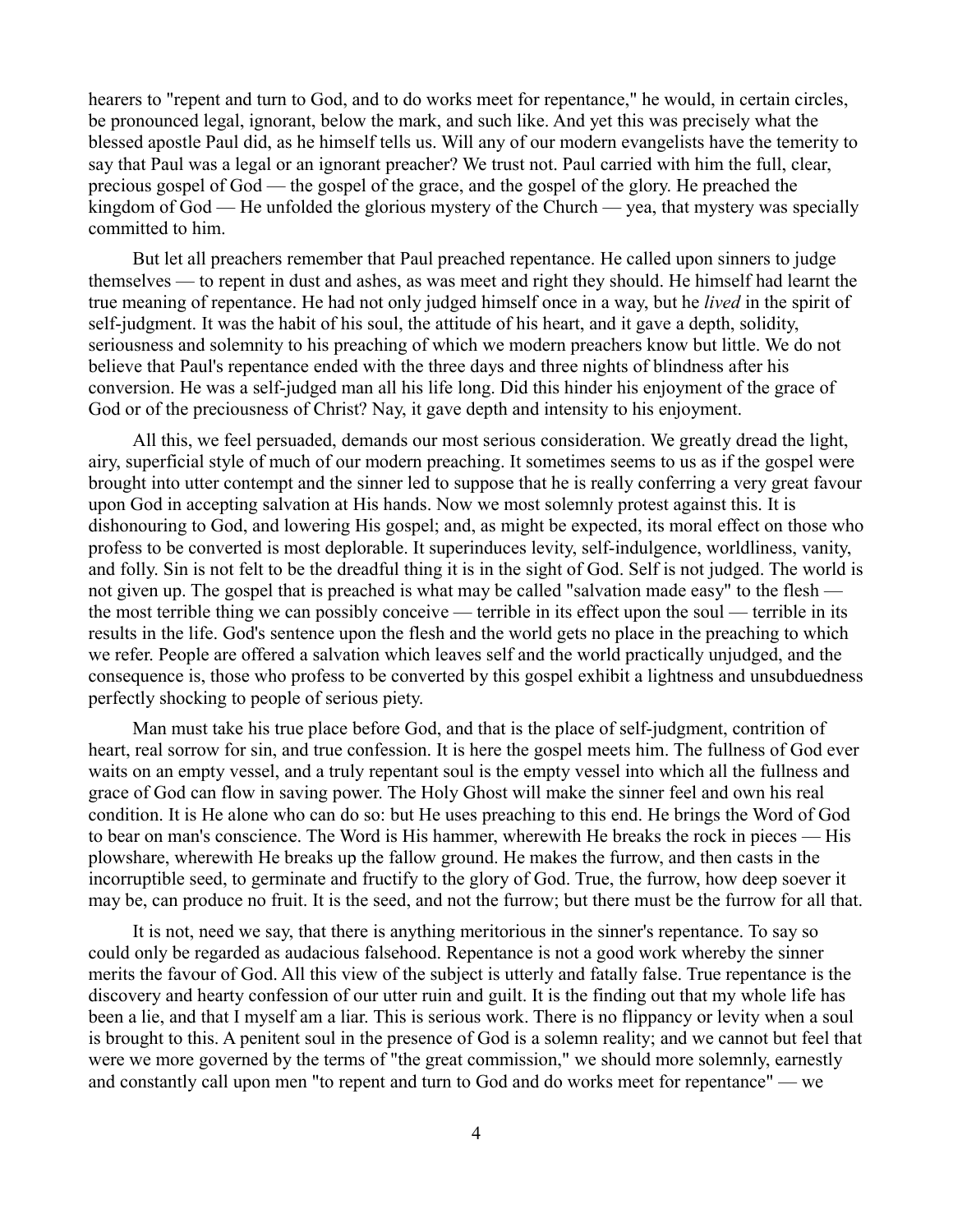should preach "repentance" as well as "remission of sins."

### Part 2

Since writing our last paper, we have been much interested in the way in which repentance is presented in those inimitable parables in Luke 15. There we learn, in a manner the most touching and convincing, not only the abiding and universal necessity the moral fitness in every case of true repentance — but also that it is grateful to the heart of God. Our Lord, in His marvellous reply to the scribes and Pharisees, declares that "there is joy in heaven over one sinner that repenteth." And again, "Likewise, I say unto you, there is joy in the presence of the angels of God over one sinner that repenteth."

Now this gives us a very elevated view of the subject. It is one thing to see that repentance is binding upon man, and another and very much higher thing to see that it is grateful to God. "Thus saith the high and lofty One that inhabiteth eternity, whose name is Holy: I dwell in the high and holy place, with him also that is of a contrite and humble spirit, to revive the spirit of the humble, and to revive the heart of the contrite ones." A broken heart, a contrite spirit, a repentant mind, gives joy to God.

Let us ponder this fact. The scribes and Pharisees murmured because Jesus received sinners. How little they understood Him! How little they knew of the object that brought Him down into this dark and sinful world! How little they knew of themselves! It was the "lost" that Jesus came to seek. But scribes and Pharisees did not think themselves lost. They thought they were all right. They did not want a Saviour. They were thoroughly unbroken, unrepentant, self-confident: and hence they had never afforded one atom of joy in Heaven. All the learning of the scribes, and all the righteousness of the Pharisees, could not waken up a single note of joy in the presence of the angels of God. They were like the elder son in the parable who said, "Lo, these many years do I serve thee, neither transgressed I at any time thy commandment; and yet thou never gavest me a kid, that I might make merry with my friends."

Here we have a true specimen of an unbroken heart and an unrepentant spirit a man thoroughly satisfied with himself. Miserable object! He had never touched a chord in the Father's heart — never drawn out the Father's love — never felt the Father's embrace — never received the Father's welcome. How could he? He had never felt himself lost. He was full of himself, and therefore had no room for the Father's love. He did not feel that he owed anything, and hence he had nothing to be forgiven. It rather seemed to him that his father was his debtor. "Lo, these many years do I serve thee; and yet thou never gavest me a kid." He had not received his wages.

What egregious folly! And yet it is just the same with every unrepentant soul — every one who is building upon his own righteousness. He really makes God his debtor. "I have served Thee; but I have never gotten what I earned." Miserable notion! The man who talks of his duties, his doings, his sayings, his givings, is really insulting God. But on the other hand, the man who comes with a broken heart, a contrite spirit, repentant, self-judged — that is the man who gives joy to the heart of God.

And why? Simply because such a one feels his need of God. Here lies the grand moral secret of the whole matter. To apprehend this is to grasp the full truth on the great question of repentance. A God of love desires to make His way to the sinner's heart, but there is no room for Him so long as that heart is hard and impenitent. But when the sinner is brought to the end of himself, when he sees himself a helpless, hopeless wreck, when he sees the utter emptiness, hollowness and vanity of all earthly things; when like the prodigal he comes to himself and feels the depth and reality of his need, then there is room in his heart for God, and — marvellous truth! — God delights to come and fill it. "To this man will I look." To whom? To the man who does his duty, keeps the law, does his best, lives up to his light?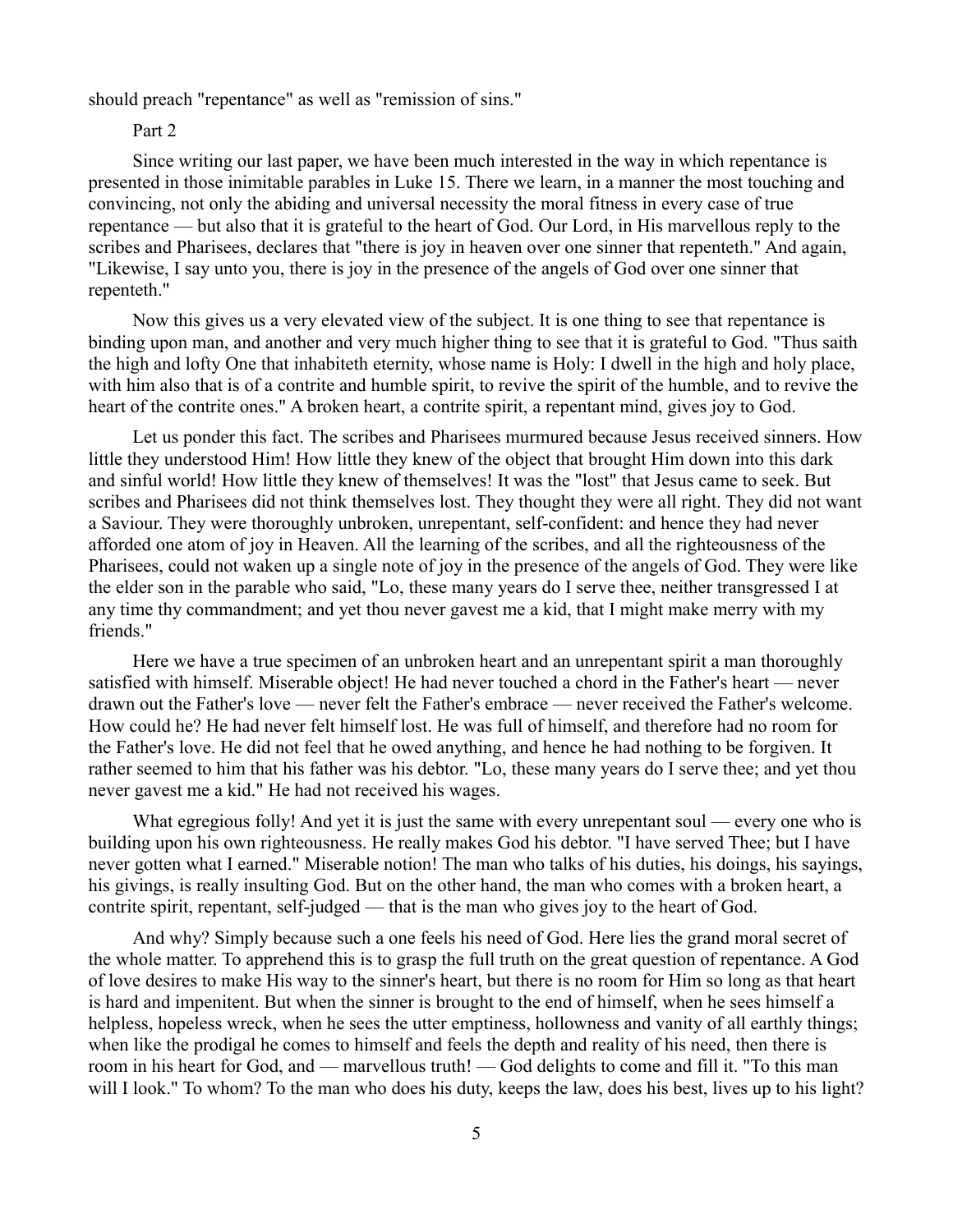Nay; but "to him who is of a contrite spirit."

It will perhaps be said that the words just quoted apply to Israel. Primarily, they do; but morally they apply to every contrite heart on the face of the earth. And, further, it cannot be said that Luke 15 applies specially to Israel. It applies to all. "There is joy in the presence of the angels of God over one sinner that" — What? Does his duty? Nay, it does not even say, "that believeth." No doubt believing is essential in every case; but the interesting point here is that a truly repentant sinner causes joy in Heaven. A person may say, "I fear I do not believe." Well, but do you repent? Have your eyes been opened to see your true condition before God? Have you taken your true place before God as utterly lost? If so, you are one of those over whom there is joy in Heaven.

What gave joy to the shepherd's heart? Was it the ninety and nine sheep that went not astray? Nay, it was finding the lost sheep. What gave joy to the woman's heart? Was it the nine pieces in her possession? Nay, it was finding the one lost piece. What gave joy to the father's heart? Was it the service and the obedience of the elder son? Nay, it was getting back his lost son. A repentant, brokenhearted, returning sinner wakens up Heaven's joy. "Let us eat and be merry." Why? Because the elder son has been working in the fields and doing his duty? No; but "This my son was dead, and is alive again; he was lost, and is found."

All this is perfectly wonderful. Indeed, it is so wonderful that if we had it not from the lips of Him who is the Truth, and on the eternal page of divine inspiration, we could not believe it. But, blessed be God, there it stands, and none can gainsay it. There shines the glorious truth that a poor, selfconvicted, broken-hearted, penitent, though hell-deserving sinner, gives joy to the heart of God. Let people talk as they will about keeping the law and doing their duty: it may go for what it is worth; but be it remembered there is no such clause within the covers of the volume of God — no such sentence ever dropped from the lips of our Lord Jesus Christ as "There is joy in heaven over one sinner that does his duty."

*A sinner's duty!* What is it? "God commandeth all men everywhere to repent." What is it that can really define our duty? Surely the divine command. Well, here it is, and there is no getting over it. God's command to all men, in every place, is to repent. His commandment binds them to do it; His goodness leads them to it; His judgment warns them to it; and, above all, and most marvellous of all, He assures us that our repentance gives joy to His heart. A penitent heart is an object of profoundest interest to the mind of God, because that heart is morally prepared to receive what God delights to bestow, namely, "remission of sins" — yea, all the fullness of divine love. A man might spend millions in the cause of religion and philanthropy, and not afford one atom of joy in Heaven. What are millions of money to God? A single penitential tear is more precious to Him than all the wealth of the universe. All the offerings of an unbroken heart are a positive insult to God; but a single sigh from the depths of a contrite spirit goes up as a fragrant incense to His throne and to His heart.

No man can meet God on the ground of duty; but God can meet any man — the very chief of sinners — on the ground of repentance, for that is man's true place; and we may say with all possible confidence that when the sinner, as he is, meets God as He is, the whole question is settled once and forever. "I said, *I will confess* my transgressions unto the Lord, and *Thou forgavest* the iniquity of my sin." The moment man takes his true place — the place of repentance — God meets him with a full forgiveness, a divine and everlasting righteousness. It is His joy to do so. It gratifies His heart and it glorifies His name to pardon, justify and accept a penitent soul that simply believes in Jesus. The very moment the prophet cried, "Woe is me; for I am undone" — "Then flew one of the seraphim with a live coal from off the altar" to touch his lips, and to purge his sins (Isa. 6: 5-7).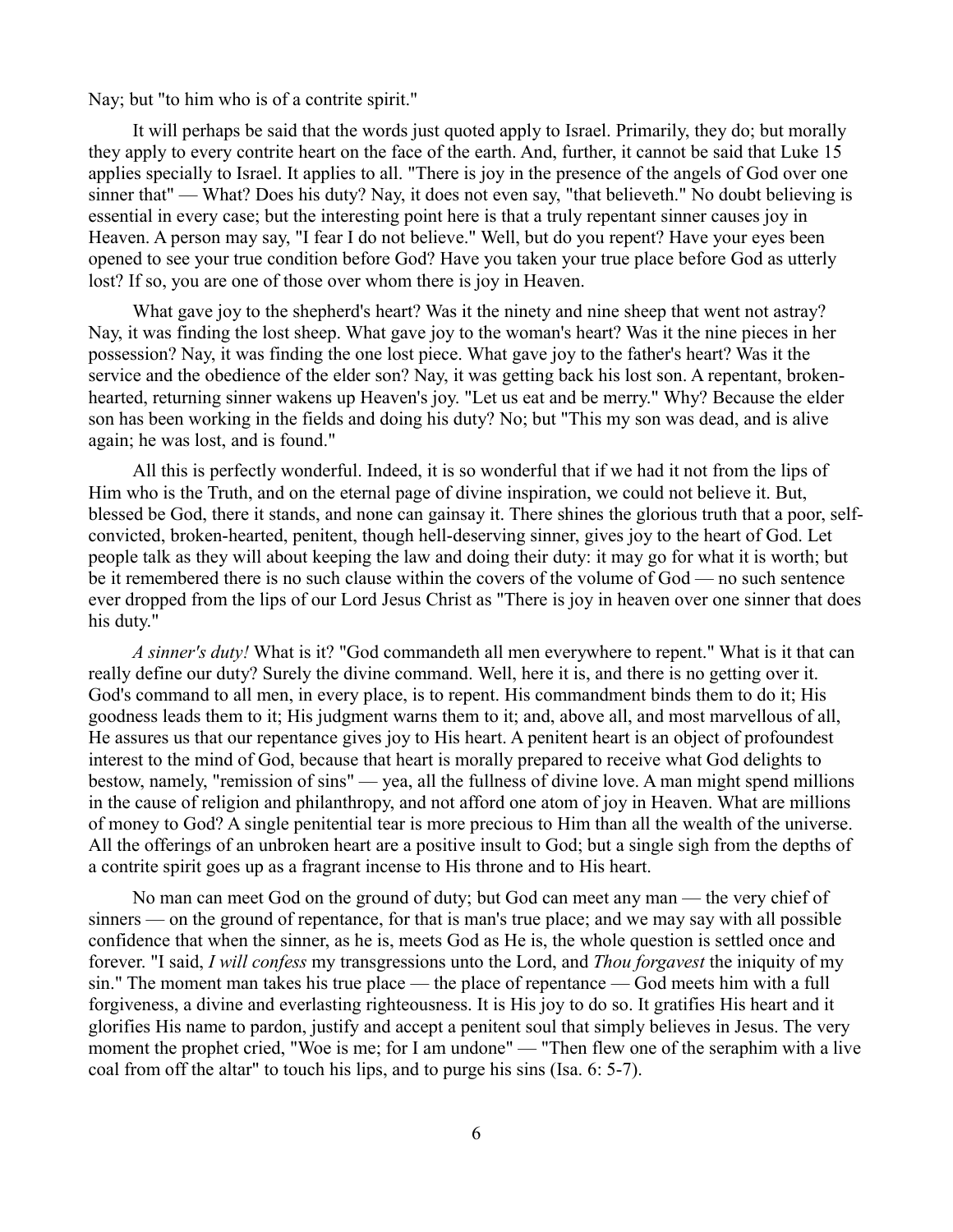Thus it is always. The fullness of God ever waits on an empty vessel. If I am full of myself, full of my own fancied goodness, my own morality, my own righteousness, I have no room for God, no room for Christ. "He filleth the *hungry* with good things; but the rich He hath sent empty away." A selfemptied soul can be filled with the fullness of God; but if God sends a man empty away, whither can he go to be filled? All Scripture, from Genesis to Revelation, goes to prove the deep blessedness as well as the moral necessity of repentance. It is the grand turning-point in the soul's history — a great moral epoch which sheds its influence over the whole of one's after life. It is not, we repeat, a transient exercise, but an abiding moral condition. We are not now speaking of how repentance is produced; we are speaking of what it is according to Scripture, and of the absolute need of it for every creature under Heaven. It is the sinner's true place; and when through grace he takes it, he is met by the fullness of God's salvation.

Here we see the lovely connection between the first and second clauses of "the great commission," namely, "repentance and remission of sins." They are inseparably linked together. It is not that the most profound and genuine repentance forms the meritorious ground of remission of sins. To say or to think so would be to set aside the atonement of our Lord Jesus Christ, for in that, and in that alone, have we the divine ground on which God can righteously forgive us our sins. This we shall see more fully when we come to consider the "basis" of "the great commission."

We are now occupied with the commission itself; and in it we see those two divinely settled facts, repentance and remission of sins. The holy apostles of our Lord and Saviour were charged to preach among all nations — to declare in the ears of every creature under heaven "repentance and remission of sins." Every man, be he Jew or Gentile, is absolutely commanded by God to repent; and every repentant soul is privileged to receive, on the spot, the full and everlasting remission of sins. And we may add, the deeper and more abiding the work of repentance, the deeper and more abiding will be the enjoyment of remission of sins. The contrite soul lives in the very atmosphere of divine forgiveness; and as it inhales that atmosphere, it shrinks with ever — increasing horror from sin in every shape and form.

Let us turn for a moment to the Acts of the Apostles, and see how Christ's ambassadors carried out the second part of His blessed commission. Hear the apostle of the circumcision addressing the Jews on the day of Pentecost. We cannot attempt to quote the whole of his address; we merely give the few words of application at the close. "Therefore let all the house of Israel know assuredly that God hath made that same Jesus whom ye have crucified both Lord and Christ."

Here the preacher bears down upon the consciences of his hearers with the solemn fact that they had proved themselves to be at issue with God Himself about His Christ. What a tremendous fact! It was not merely that they had broken the law, rejected the prophets, refused the testimony of John the Baptist; but they had actually crucified the Lord of glory, the eternal Son of God. "Now when they heard this, they were pricked in their heart, and said unto Peter and to the rest of the apostles, Men, brethren, what shall we do? Then Peter said unto them, Repent, and be baptised every one of you in the name of Jesus Christ, for *the remission of sins*, and ye shall receive the gift of the Holy Ghost" (Acts 2: 36-38).

Here are the two parts of the great commission brought out in all their distinctness and power. The people are charged with the most awful sin that could be committed, namely, the murder of the Son of God; they are called upon to repent, and assured of full remission of sins and the gift of the Holy Ghost. What wondrous grace shines forth in all this! The very people that had mocked and insulted the Son of God, and crucified Him, even these, if truly repentant, were assured of the complete pardon of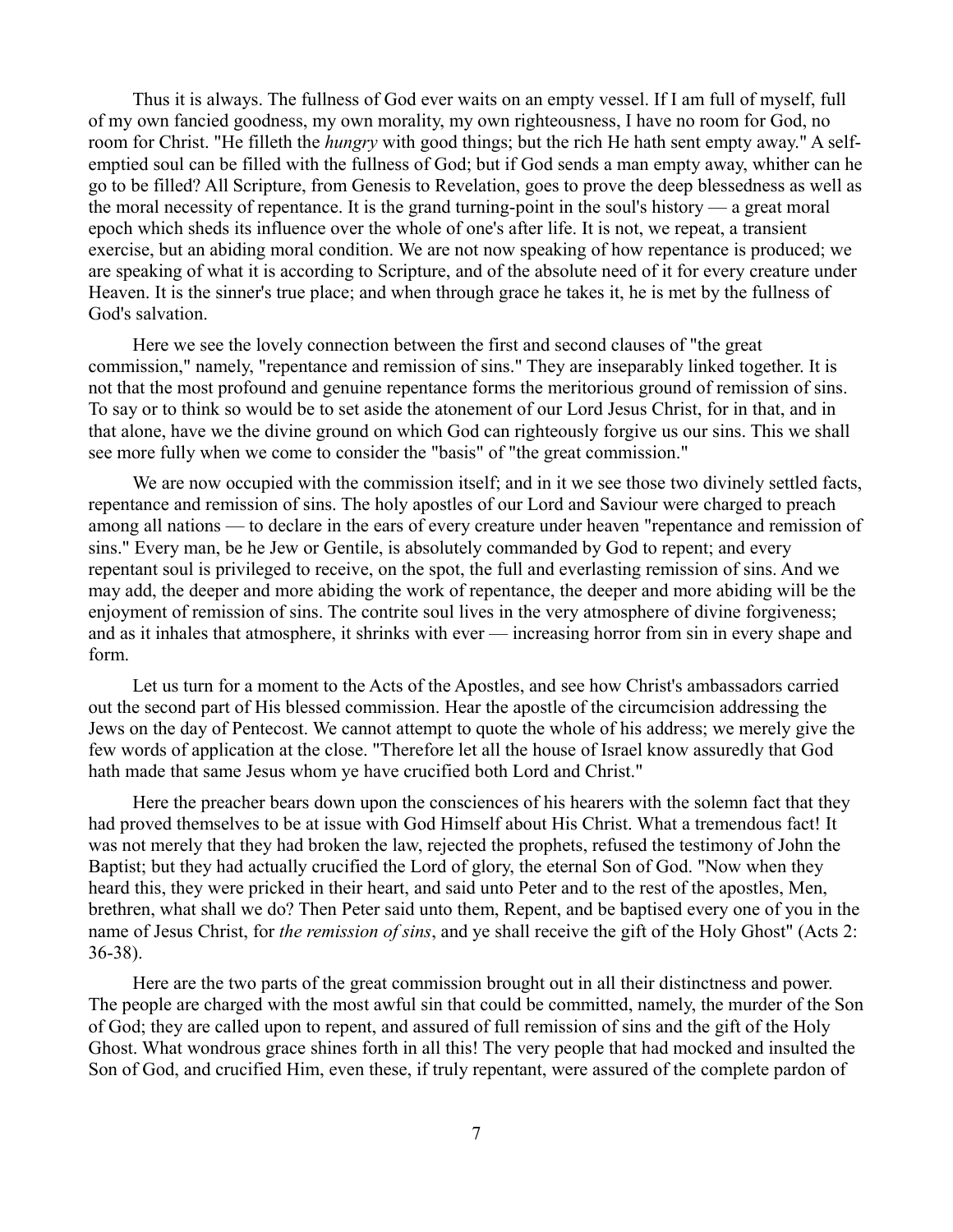all their sins, and of this crowning sin amongst the rest. Such is the wondrous grace of God — such the mighty efficacy of the blood of Christ — such the clear and authoritative testimony of the Holy Ghost — such the glorious terms of "the great commission."

But let us turn for a moment to Acts 3. Here the preacher, after charging his hearers with this awful act of wickedness against God, even the rejection and murder of His Son, adds these remarkable words: "And now, brethren, I wot that through ignorance ye did it, as did also your rulers. But those things, which God before had showed by the mouth of all His prophets, that Christ should suffer, *He hath so fulfilled. Repent* ye therefore, and be converted, that *your sins may be blotted out*."

It is not possible to conceive anything higher or fuller than the grace that shines out here. It is a part of the divine response to the prayer of Christ on the cross, "Father, forgive them, for they know not what they do." This surely is royal grace. It is victorious grace — grace reigning through righteousness. It was impossible that such a prayer should fall to the ground. It was answered in part on the day of Pentecost. It will be answered in full at a future day, for "All Israel shall be saved; as it is written, There shall come out of Zion the Deliverer, and shall turn away ungodliness from Jacob."

Mark particularly the words "Those things which God before had showed . . . He hath so fulfilled." Here the preacher brings in God's side of the matter: and this is salvation. To see only man's part in the cross would be eternal judgment. To see God's part, and to rest in it is eternal life, full remission of sins, divine righteousness, everlasting glory.

The reader will doubtless be reminded here of the touching scene between Joseph and his brethren. There is a striking analogy between Acts 3 and Genesis 14. "Now therefore," says Joseph, "be not grieved, nor angry with yourselves, that ye sold me hither; for God did send me before you to preserve life.... And God sent me before you to preserve you a posterity in the earth, and to save your lives by a great deliverance. *So now it was not you that sent me hither, but God*."

But when were these words uttered? Not until the guilty brethren had felt and owned their guilt. Repentance preceded the remission. "They said one to another, We are verily guilty concerning our brother, in that we saw the anguish of his soul, when he besought us, and we would not hear; therefore is this distress come upon us." Joseph "spake roughly" to his brethren at the first. He brought them through deep waters, and made them feel and confess their guilt. But the very moment they took the ground of repentance, he took the ground of forgiveness. The penitent brethren were met by a pardoning Joseph, and the whole house of Pharaoh was made to ring with the joy which filled the heart of Joseph on getting back to his bosom the very men that had flung him into the pit.

What an illustration of "repentance and remission of sins!" It is ever thus. It is the joy of the heart of God to forgive us our sins. He delights in causing the full tide of His pardoning love to flow into the broken and contrite heart.

Yes, if you have been brought to feel the burden of your guilt, then be assured it is your privilege this very moment to receive a divine and everlasting remission of all your sins. The blood of Jesus Christ has perfectly settled the question of your guilt, and you are now invited to rejoice in the

God of your salvation.

Part 3

We shall now turn for a few moments to the ministry of the apostle of the Gentiles, and see how he fulfilled the great commission. We have already heard him on the subject of "repentance." Let us hear him also on the great question of "remission of sins."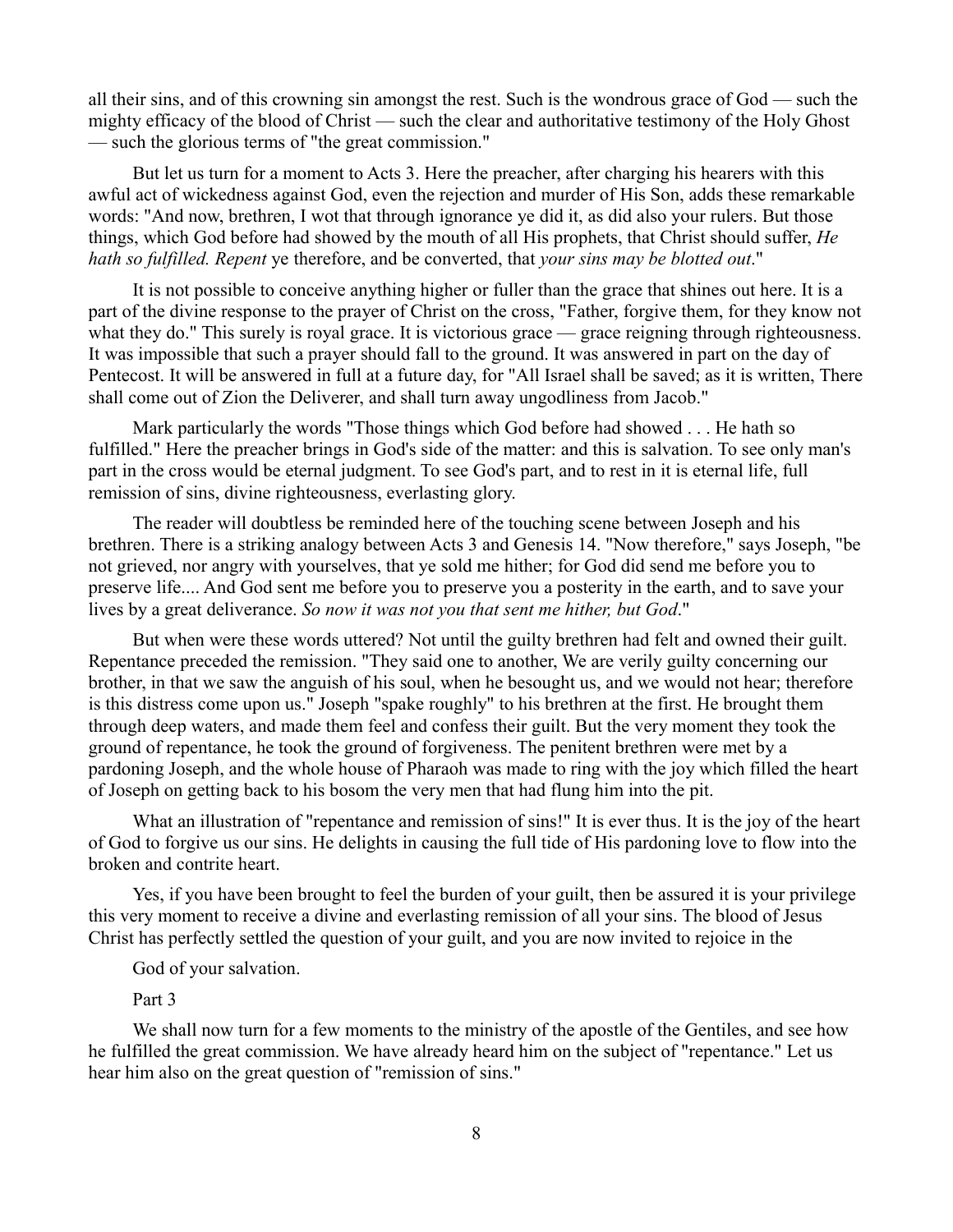Paul was not of the twelve. He did not receive his commission from Christ on earth, but, as he himself distinctly and repeatedly tells us, from Christ in heavenly glory. Some have spent not a little time and pains in labouring to prove that he was of the twelve, and that the election of Matthias in Acts 1 was a mistake. But it is labour sadly wasted, and only proves an entire misunderstanding of Paul's position and ministry. He was raised up for a special object, and made the depository of a special truth which had never been made known to any one before, namely, the truth of the Church — the one body composed of Jew and Gentile, incorporated by the Holy Ghost, and linked, by His personal indwelling, to the risen and glorified Head in Heaven.

Paul received his own special commission, of which he gives a very beautiful statement in his address to Agrippa, in Acts 26, "Whereupon, as I went to Damascus, with authority and commission from the chief priests" — what a different "commission" he received ere he entered Damascus! — "at midday, O king, I saw in the way a light from heaven, above the brightness of the sun, shining round about me and them which journeyed with me. And when we were all fallen to the earth, I heard a voice speaking unto me, and saying in the Hebrew tongue, Saul, Saul, why persecutest thou Me? it is hard for thee to kick against the pricks. And I said, Who art thou, Lord? And He said, I am Jesus, whom thou persecutest." Here the glorious truth of the intimate union of believers with the glorified Man in Heaven, though not stated, is beautifully and forcibly implied.

"But rise, and stand upon thy feet, for I have appeared unto thee for this purpose, to make thee a minister and a witness both of these things which thou hast seen, and of those things in the which I will appear unto thee; delivering thee from the people and the Gentiles, unto whom now I send thee, to open their eyes, and to turn them from darkness to light, and from the power of Satan unto God, that they may receive remission of sins" (the same word as in the commission to the twelve in Luke 24) "and inheritance among them which are sanctified, by faith that is in Me."

["By faith" is connected with remission of sins and inheritance among the sanctified.]

What depth and fullness in these words! What a comprehensive statement of man's condition! What a blessed presentation of the resources of divine grace! There is a very remarkable harmony between this commission to Paul and that to the twelve in Luke 24. It will perhaps be said there is nothing about repentance. True, the word does not occur; but we have the moral reality, and that with singular force and fullness. What mean the words, "*To open their eyes*"? Do they not most certainly involve the discovery of our condition? Assuredly. A man who has his eyes opened is brought to the knowledge of himself, the knowledge of his condition, the knowledge of his ways; and this is true repentance. It is a wonderful moment in a man's history when his eyes are opened. It is the grand crisis, the momentous epoch, the one turning-point. Till then he is blind — morally and spiritually blind. He cannot see a single divine object. He has no perception of anything pertaining to God, to Christ, to Heaven.

This is truly humbling to proud human nature. Think of a clear-headed, highly educated, deeply learned, intellectual man, a profound thinker, a powerful reasoner, a thorough philosopher, who has won the honours, the medals, the degrees, that this world's universities can bestow; and yet he is blind to everything spiritual, heavenly, divine. He gropes in moral darkness. He thinks he sees, assumes the right to judge and pronounce upon things, even upon Scripture and upon God Himself. He undertakes to decide what is fitting for God to say and to do. He sets up his own mind as the measure in the things of God. He reasons upon immortality, upon eternal life, and eternal punishment. He deems himself perfectly competent to give judgment in reference to all these solemn and weighty matters; and all the while his eyes have never been opened. How much is his judgment worth? Nothing! Who would take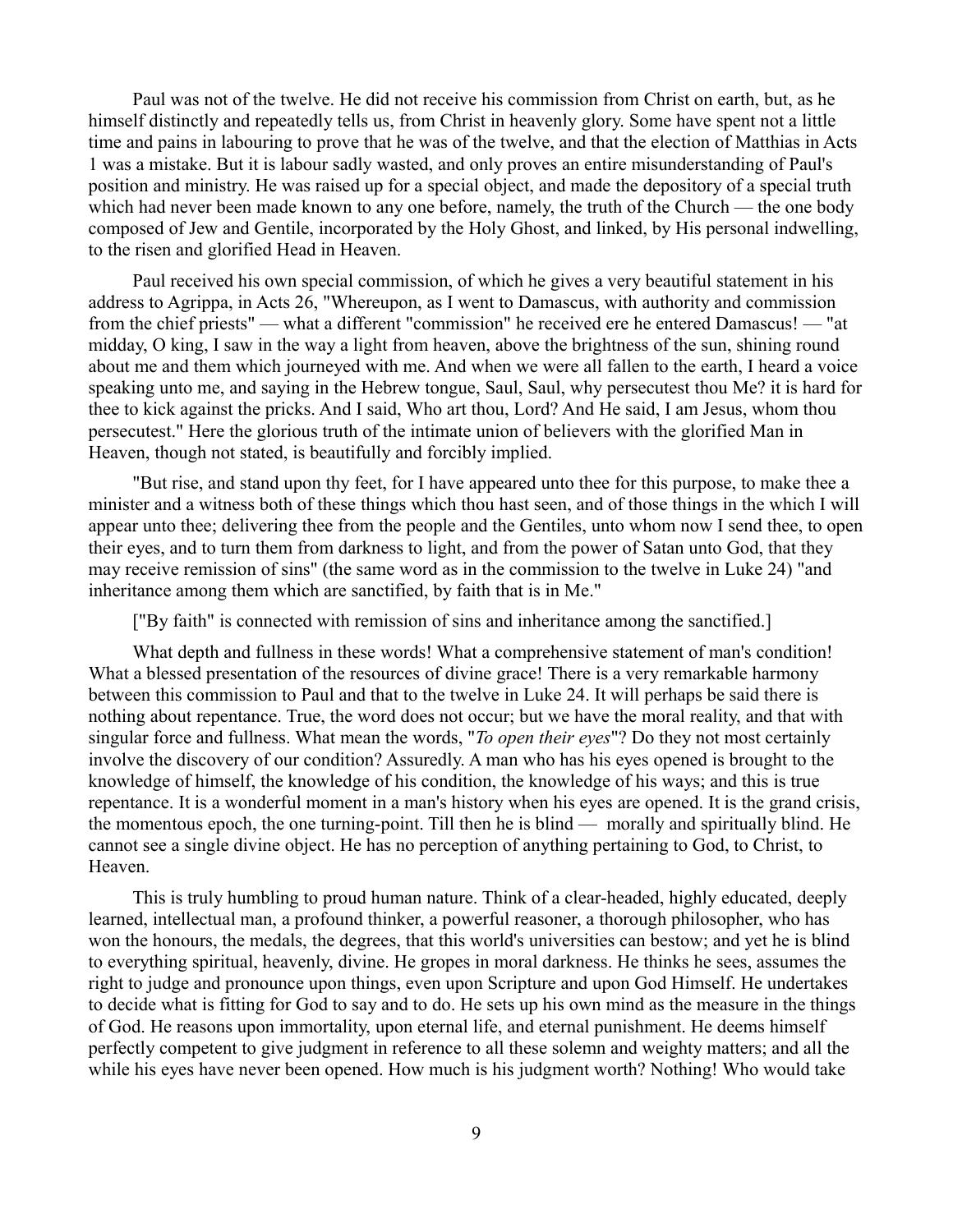the opinion of a man who, if his eyes were only opened, would reverse that opinion in reference to everything heavenly and divine? Who would think for a moment of being guided by a blind man?

But how do we know that every man in his natural, unconverted state is blind? Because, according to Paul's commission, the very first thing which the gospel is to do for him is "to open his eyes." This proves, beyond all question, that he must be blind. Paul was sent to the people and to the Gentiles — that is, to the whole human family — to open their eyes. This proves, to a divine demonstration, that all are by nature blind.

But there is more than this. Man is not only blind, but he is in "darkness." Supposing for a moment that a person has his eyesight, of what use is it to him if he is in the dark? It is the double statement as to man's state and position. As to his state, he is blind. As to his position, he is in darkness; and when his eyes are opened, and divine light streams in upon his soul, he then judges himself and his ways according to God. He sees his folly, his guilt, his rebellion, his wild, infidel reasonings, his foolish notions, the vanity of his mind, his pride and ambition, his selfishness and worldliness — all these things are judged and abhorred. He repents, and turns right round to the One who has opened his eyes and poured in a flood of living light upon his heart and conscience.

Further, not only is man — every man — Jew and Gentile, blind and in darkness, but, as if to give the climax of all, he is under the power of Satan. This gives a terrible idea of man's condition. He is the slave of the devil. He does not believe this. He imagines himself free — thinks he is his own master — fancies he can go where he pleases, do what he likes, think for himself, speak and act as an independent being. But he is the bondslave of another, he is sold under sin, Satan is his lord and master. Thus Scripture speaks, and it cannot be broken. Man may refuse to believe, but that cannot in the least change the fact. A condemned criminal at the bar may refuse to believe the testimony from the witness table, the verdict from the jury-box, the sentence from the bench; but that in nowise alters his terrible condition. He is a condemned criminal all the same.

So with man as a sinner; he may refuse the plain testimony of Scripture, but that testimony remains notwithstanding. Even if the thousand millions that people this globe were to deny the truth of God's Word, that Word would still stand unmoved. Scripture does not depend for its truth upon man's belief. It is true whether he believes it or not. Blessed forever is the man who believes; doomed forever is the man who refuses to believe; but the Word of God is settled forever in Heaven, and it is to be received on its own authority, apart from all human thoughts for or against it.

This is a grand fact, and one demanding the profound attention of every soul. Everything depends upon it. The Word of God claims our belief because it is His Word. If we want any authority to confirm the truth of God's Word, we are in reality rejecting God's Word altogether, and resting on man's word. A man may say, "How do I know that the Bible is the Word of God?" We reply, It carries its own divine credentials with it; and if these credentials do not convince, all the human authority under the sun is perfectly worthless. If the whole population of the earth were to stand before me, and assure me of the truth of God's Word, and that I were to believe on their authority, it would not be saving faith at all. It would be faith in men, and not faith in God; but the faith that saves is the faith that believes what God says because God says it.

It is not that we undervalue human testimony, or reject what are called the external evidences of the truth of the Holy Scripture. All these things must go for what they are worth; they are by no means essential in laying the foundation of saving faith. We are perfectly sure that all genuine history, all true science, all sound human evidence, must go to establish the divine authenticity of the Bible; but we do not rest our faith upon them, but upon the Scriptures to which they bear witness; for if all human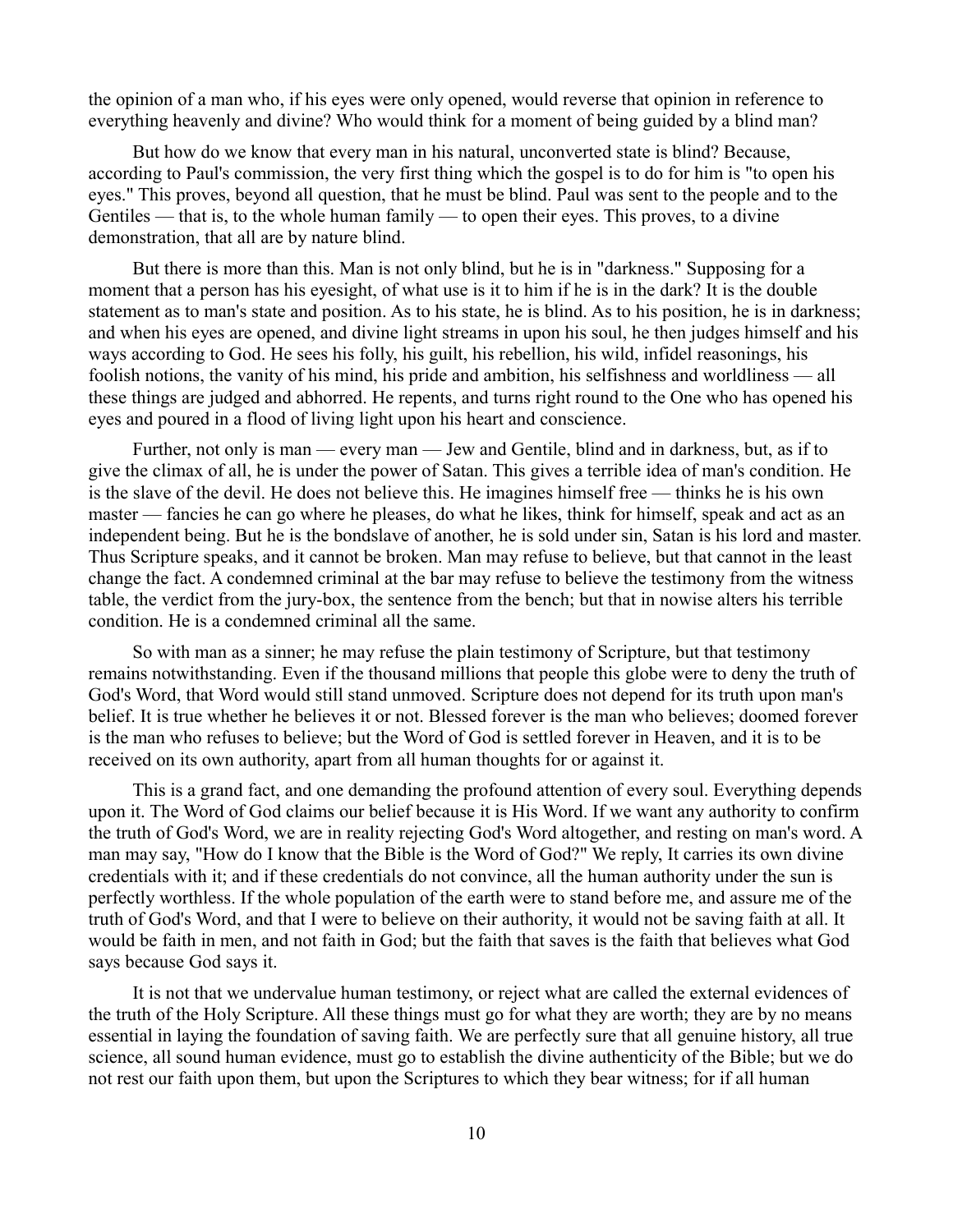evidence, all science, and every page of history, were to speak against Scripture, we should utterly and absolutely reject them; reverently and implicitly believe it. Is this narrow? Be it so. It is the blessed narrowness in which we gladly find our peace and our portion forever. It is the narrowness that refuses to admit the weight of a feather as an addition to the Word of God. If this be narrowness — we repeat it with emphasis, and from the very centre of our ransomed being — let it be ours forever.

If to be broad we must look to man to confirm the truth of God's Word, then away with such broadness; it is the broad way that leadeth straight down to hell. No, your life, your salvation, your everlasting peace, blessedness and glory, depend upon your taking God at His Word, and believing what He says because He says it. This is faith — living, saving, precious faith. May you possess it!

God's Word, then, most distinctly declares that man in his natural, unrenewed, unconverted state is Satan's bondslave. It speaks of Satan as "the god of this world," as "the prince of the power of the air, the spirit that now worketh in the children of disobedience." It speaks of man as "led captive by the devil at his will." Hence, in Paul's commission, the third thing which the gospel is to do is to turn man from "the power of Satan to God." Thus his eyes are opened; divine light comes streaming in; the power of Satan is broken, and the delivered one finds himself, peacefully and happily, in the presence of God. Like the demoniac in Mark 5, he is delivered from his ruthless tyrant, his cruel master; his chains are broken and gone; he is clothed and in his right mind, and sitting at the feet of Jesus.

What a glorious deliverance! It is worthy of God in every aspect of it, and in all its results. The poor blind slave, led captive by the devil, is set free; and not only so, but he is brought to God, pardoned, accepted, and endowed with an eternal inheritance among the sanctified. And all this is by faith, through grace. It is proclaimed in the gospel of God to every creature under heaven — not one is excluded. The great commission, whether we read it in Luke 24 or in Acts 26, assures us that this most precious, most glorious salvation is unto all.

Let us listen for a moment to our apostle as he discharges his blessed commission in the synagogue at Antioch of Pisidia. Most gladly would we transcribe the whole of his precious discourse, but our limited space compels us to confine ourselves to the powerful appeal at the end. "Be it known unto you therefore, men and brethren, that through *this Man*" (Jesus Christ, crucified, risen, and glorified) "is preached" — not promised in the future, but preached *now*, announced as a present reality — is preached "*unto you* the remission of sins. And by Him all who believe *are* justified from *all things*, from which ye could not be justified by the law of Moses."

From these words we learn, in the clearest possible manner, that every soul in that synagogue was called upon, there and then, to receive into his heart the blessed message which fell from the preacher's lips. Not one was excluded. "*Unto you* is the word of this salvation sent." If any one had asked the apostle if the message was intended for him, what would have been the reply? "Unto *you* is the word of this salvation sent." Was there no preliminary question to be settled? Not one. All the preliminaries had been settled at the cross. Was there no question as to election or predestination? Not a syllable about either in the whole range of this magnificent and comprehensive discourse.

Is there no such question? Not in that "great commission" whereof we speak. No doubt the grand truth of election shines in its proper place on the page of inspiration. But what is its proper and divinely appointed place? Most assuredly not in the preaching of the evangelist, but in the ministry of the teacher or pastor. When the apostle sits down to instruct believers, we hear such words as these: "Whom He did foreknow, He also did *predestinate* . ." And again: "Knowing, brethren beloved, your *election* of God."

Let it never be lost sight of, when he stands up as an ambassador of Christ, the herald of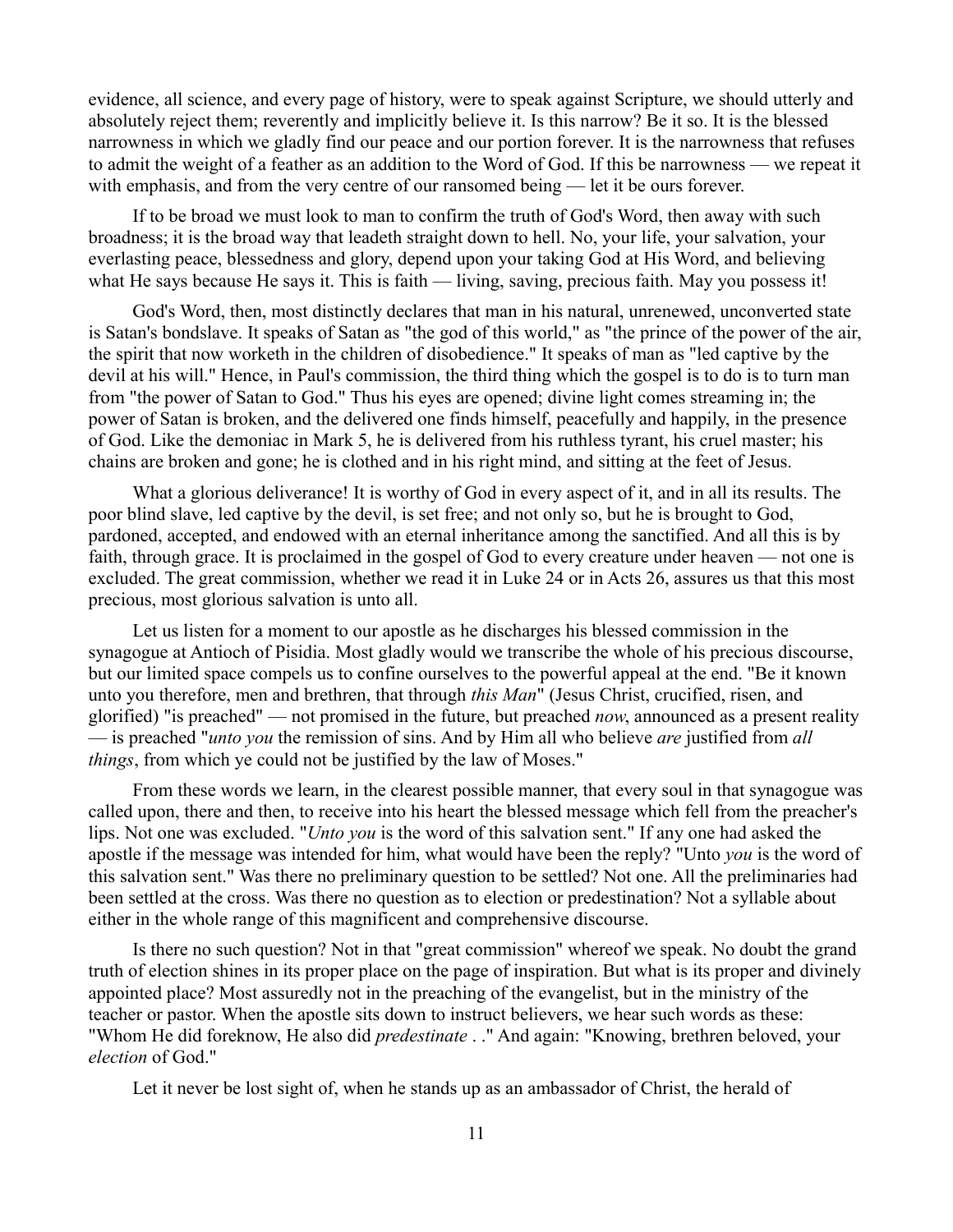salvation, he proclaims in the most absolute and unqualified manner a present, a personal, a perfect salvation to every creature under heaven; and every one who heard him was responsible there and then to believe. And every one who reads him now is equally so. If any one had presumed to tell the preacher that his hearers were not responsible, that they were powerless, and could not believe — that it was only deceiving them to call upon them to believe — what would have been his reply? We think we are warranted in saying that a full and overwhelming reply to this, and every such preposterous objection, is wrapped up in the solemn appeal with which the apostle closes his address, "Beware, therefore, lest that come upon you which is spoken of in the prophets: Behold, ye despisers, and wonder, and perish; for I work a work in your days, a work which ye shall in no wise believe though a man declare it unto you."

### Part 4

Having in the former papers dwelt a little upon the terms of "the great commission," we shall now, in dependence upon divine teaching, seek to unfold the truth as to the basis.

It is of the greatest importance to have a clear understanding of the solid ground on which "repentance and remission of sins" are announced to every creature under heaven. This we have distinctly laid down in our Lord's own words, "*It behooved Christ to suffer, and to rise from the dead the third day*."

Here lies, in its impregnable strength, the foundation of the glorious commission whereof we speak. God — blessed forever be His holy name — has been pleased to set before us with all possible clearness the moral ground on which He commands all men everywhere to repent, and the righteous ground on which He can proclaim to every repentant soul the perfect remission of sins.

We have already had occasion to guard the reader against the false notion that any amount of repentance on the part of the sinner could possibly form the meritorious ground of forgiveness. But inasmuch as we write for those who may be ignorant of the foundations of the gospel, we feel bound to put things in the very simplest possible form, so that all may understand. We know how prone the human heart is to build upon something of our own — if not upon good works, at least upon our penitential exercises. Hence, it becomes our bounden duty to set forth the precious truth of the atoning work of our Lord Jesus Christ as the only righteous ground of the forgiveness of sins.

True, all men are commanded to repent. It is meet and right that they should. How could it be otherwise? How can we look at that accursed tree on which the Son of God bore the judgment of sin and not see the absolute necessity of repentance? How can we harken to that solemn cry breaking forth from amid the shadows of Calvary, "My God, My God, why hast Thou forsaken Me?" and not own, from the deepest depths of our moral being, the moral fitness of repentance?

If indeed sin is so terrible, so absolutely hateful to God, so perfectly intolerable to His holy nature, that He had to bruise His well beloved and only begotten Son on the cross in order to put it away, does it not well become the sinner to judge himself, and repent in dust and ashes? Had the blessed Lord to endure the hiding of God's countenance because of our sins, and we not be broken, self-judged and subdued on account of these sins? Shall we with impenitent heart hear the glad tidings of full and free forgiveness of sins — a forgiveness which cost nothing less than the unutterable horrors and agonies of the cross? Shall we, with flippant tongue, profess to have peace — a peace purchased by the ineffable sufferings of the Son of God? If it was absolutely necessary that Christ should suffer for our sins, is it not morally fitting that we should repent of them?

Nor is this all. It is not merely that it becomes us, once in a way, to repent. There is far more than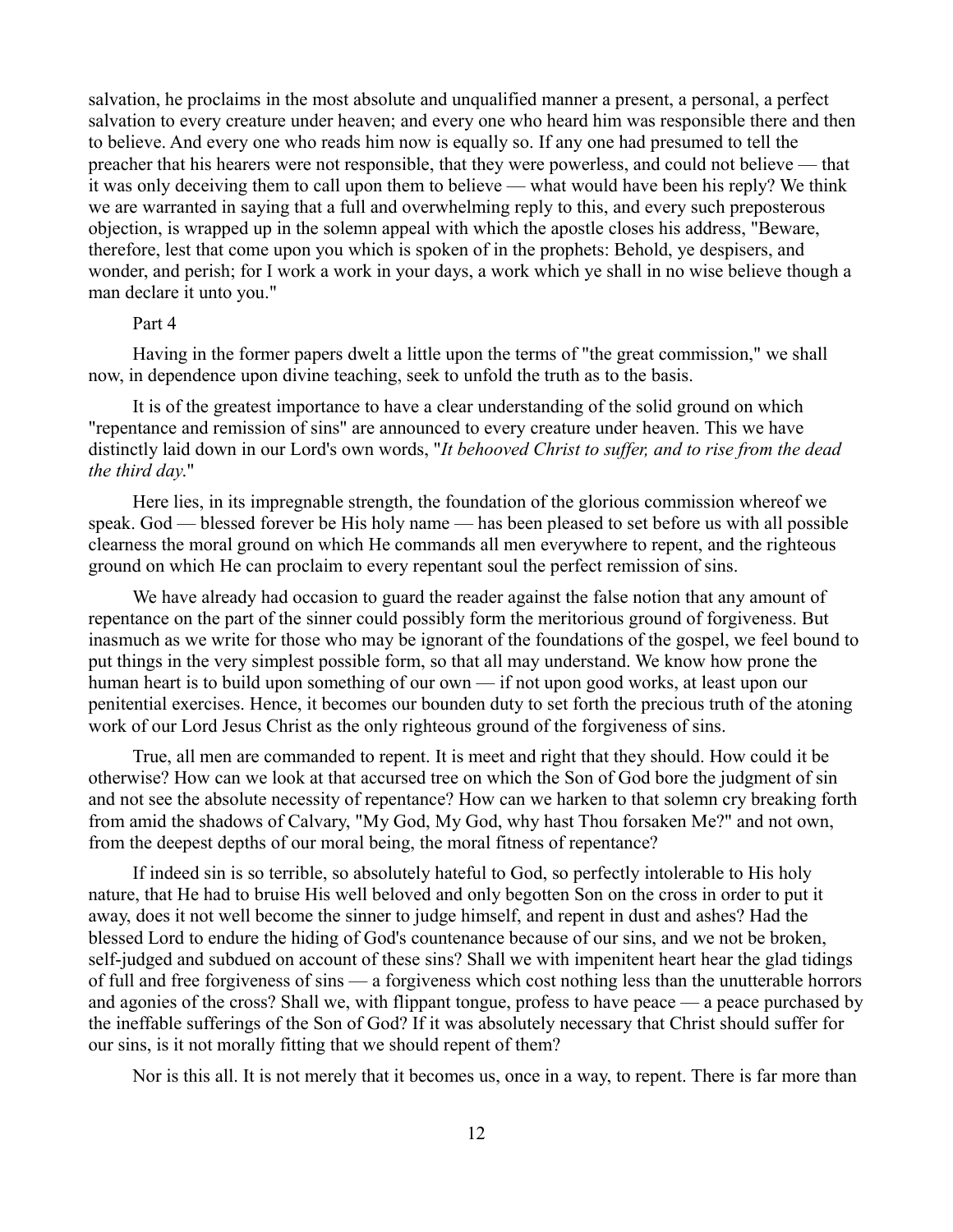this. The spirit of self-judgment, genuine contrition and true humility must characterise every one who enters at all into the profound mystery of the sufferings of Christ. Indeed, it is only as we contemplate and deeply ponder those sufferings that we can form anything approaching to a just estimate of the hatefulness of sin on the one hand, and the divine fullness and perfectness of remission on the other. Such was the hatefulness of sin, that it was absolutely necessary that Christ should suffer; but — all praise to redeeming love! — such were the sufferings of Christ, that God can forgive us our sins according to the infinite value which He attaches to those sufferings. Both go together; and both, we may add, exert a formative influence, under the powerful ministry of the Holy Ghost, on the Christian character from first to last. Our sins are all forgiven; but "it behoved Christ to suffer"; and hence, while our peace flows like a river, we must never forget the soul-subduing fact that the basis of our peace was laid in the ineffable sufferings of the Son of God.

This is most needful, owing to the excessive levity of our hearts. We are ready enough to receive the truth of the remission of sins, and then go on in an easy, self-indulgent, world-loving spirit, thus proving how feebly we enter into the sufferings of our blessed Lord, or into the real nature of sin. All this is truly deplorable, and calls for the deepest exercise of soul.

There is a sad lack amongst us of that real brokenness of spirit which ought to characterise those who owe their present peace and everlasting felicity and glory to the sufferings of Christ. We are light, frivolous, and self-willed. We avail ourselves of the death of Christ to save us from the consequences of our sins, but our ways do not exhibit the practical effect of that death in its application to ourselves. We do not walk as those who are dead with Christ — who have crucified the flesh with its affections and lusts — who are delivered from this present evil world. In a word, our Christianity is sadly deficient in depth of tone; it is shallow, feeble, and stunted. We profess to know a great deal of truth; but it is to be feared it is too much in theory — therefore not turned to practical account as it should be.

It may, perhaps, be asked, What has all this to do with "the great commission"? It has to do with it in a very intimate way. We are deeply impressed with a sense of the superficial way in which the work of evangelization is carried on at the present day. Not only are the *terms* of the great commission overlooked, but the *basis* seems to be little understood. The sufferings of Christ are not duly dwelt upon and unfolded. The atoning work of Christ is presented in its sufficiency for the sinner's need — and no doubt this is a signal mercy. We have to be profoundly thankful when preachers and writers hold up the precious blood of Christ as the sinner's only plea, instead of preaching up rites, ceremonies, sacraments good works (falsely so-called), creeds, churches, religious ordinances, and such-like delusions.

All this is most fully admitted. But at the same time we must give expression to our deep and solemn conviction that much of our modern evangelical preaching is extremely shallow and bald; and the result of that preaching is seen in the light, airy, flippant style of many of our so-called converts. Some of us seem so intensely anxious to make everything so easy and simple for the sinner that the preaching becomes extremely one-sided.

Thanks be to God, He has indeed made all easy and simple for the needy, broken-hearted, penitent sinner. He has left him nothing to do, nothing to give. It is "to him that worketh not, but believeth on Him that justifieth the ungodly." It is not possible for any evangelist to go too far in stating this side of the question. No one can go beyond Rom. 4: 5 in setting forth salvation by free grace, through faith, without works of any sort or description.

But then, we must remember that the blessed apostle Paul — the greatest evangelist that ever lived, except his divine Master — did not confine himself to this one side; and neither should we. He pressed the claims of divine holiness. He called upon sinners to judge themselves, and he called upon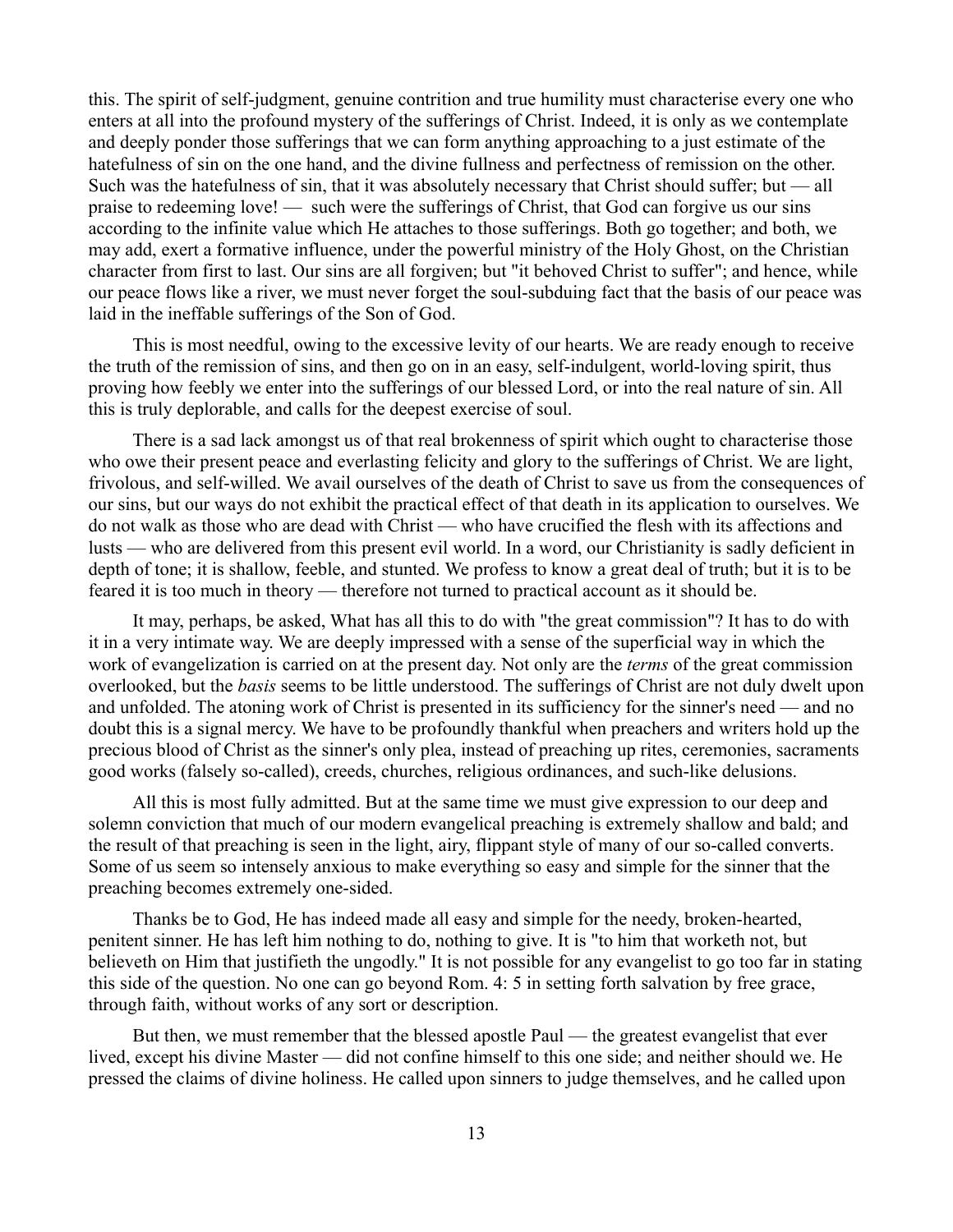believers to subdue and deny themselves. He did not preach a gospel that left people at ease in the world, satisfied with themselves, and occupied with earthly things. He did not tell people that they were saved from the flames of hell and were therefore free to enjoy the follies of earth.

This was not Paul's gospel. He preached a gospel which, while it fully met the sinner's deepest need, did also most fully maintain God's glory — a gospel which, while it came down to the very lowest point of the sinner's condition, did not leave him there. Paul's gospel not only set forth a full, clear unqualified, unconditional, present *forgiveness of sins*, but also, just as fully and clearly, the *condemnation of sin*, and the believer's entire deliverance from this present evil world. The death of Christ, in Paul's gospel not only assured the soul of complete deliverance from the just consequences of sins, as seen in the judgment of God in the lake of fire, but it also set forth, with magnificent fullness and clearness, the complete snapping of every link with the world, and entire deliverance from the present power and rule of sin.

Now, here is precisely where the lamentable deficiency and culpable one-sidedness of our modern preaching are so painfully manifest. The gospel which one often hears nowadays is, if we may be allowed to use of such a term, a carnal, earthly, worldly gospel. It offers a kind of ease, but it is fleshly, worldly ease. It gives confidence, but it is rather a carnal confidence than the confidence of faith. It is not a delivering gospel. It leaves people in the world, instead of bringing them to God.

What must be the result of all this? We can hardly bear to contemplate it. We greatly fear that, should our Lord tarry, the fruit of much of what is going on around us will be a terrible combination of the very highest profession with the very lowest practice. It cannot be otherwise. High truth taken up in a light, carnal spirit tends to lull the conscience and quash all godly exercise of soul as to our habits and ways in daily life. In this way people escape from legality only to plunge into levity, and truly the last state is worse than the first.

We earnestly hope that the Christian reader may not feel unduly depressed by the perusal of these lines. God knows we would not pen a line to discourage the feeblest lamb in all the precious flock of Christ. We desire to write in the divine presence. We have entreated the Lord that every line of this paper, and of all our papers, should come directly from Himself to the reader.

Hence, therefore, we must ask the reader — and we do so most faithfully and affectionately — to ponder what is here put before him. We cannot hide from him the fact that we are most seriously impressed with the condition of things around us. We feel that the tone and aspect of much of the socalled Christianity of this our day are such as to awaken the gravest apprehension in the mind of every thoughtful observer. We perceive a terribly rapid development of the features of the last days, as detailed by the pen of inspiration. "This know also that, in the last days, perilous times shall come. For men shall be *lovers of their own selves, covetous,* boasters, proud, blasphemers, *disobedient to parents,* unthankful, unholy, without natural affection, truce-breakers, false accusers, incontinent, fierce, *despisers of those that are good,* traitors*, heady, high-minded, lovers of pleasure rather than lovers of God, having a form of godliness, but denying the power thereof* from such turn away" (2 Tim. 3: 1-5).

What an appalling picture! How solemn to find the same evils that characterise the heathen, as recorded in Rom. 1, reproduced in connection with the profession of Christianity! Should not the thought of this awaken the most serious apprehensions in the mind of every Christian? Should it not lead all who are engaged in the holy service of preaching and teaching amongst us to examine themselves closely as to the tone and character of their ministry, and as to their own private walk and ways? We want a more searching style of ministry on the part of evangelists and teachers. There is a lack of hortatory and prophetic ministry. By prophetic ministry mean that which brings the conscience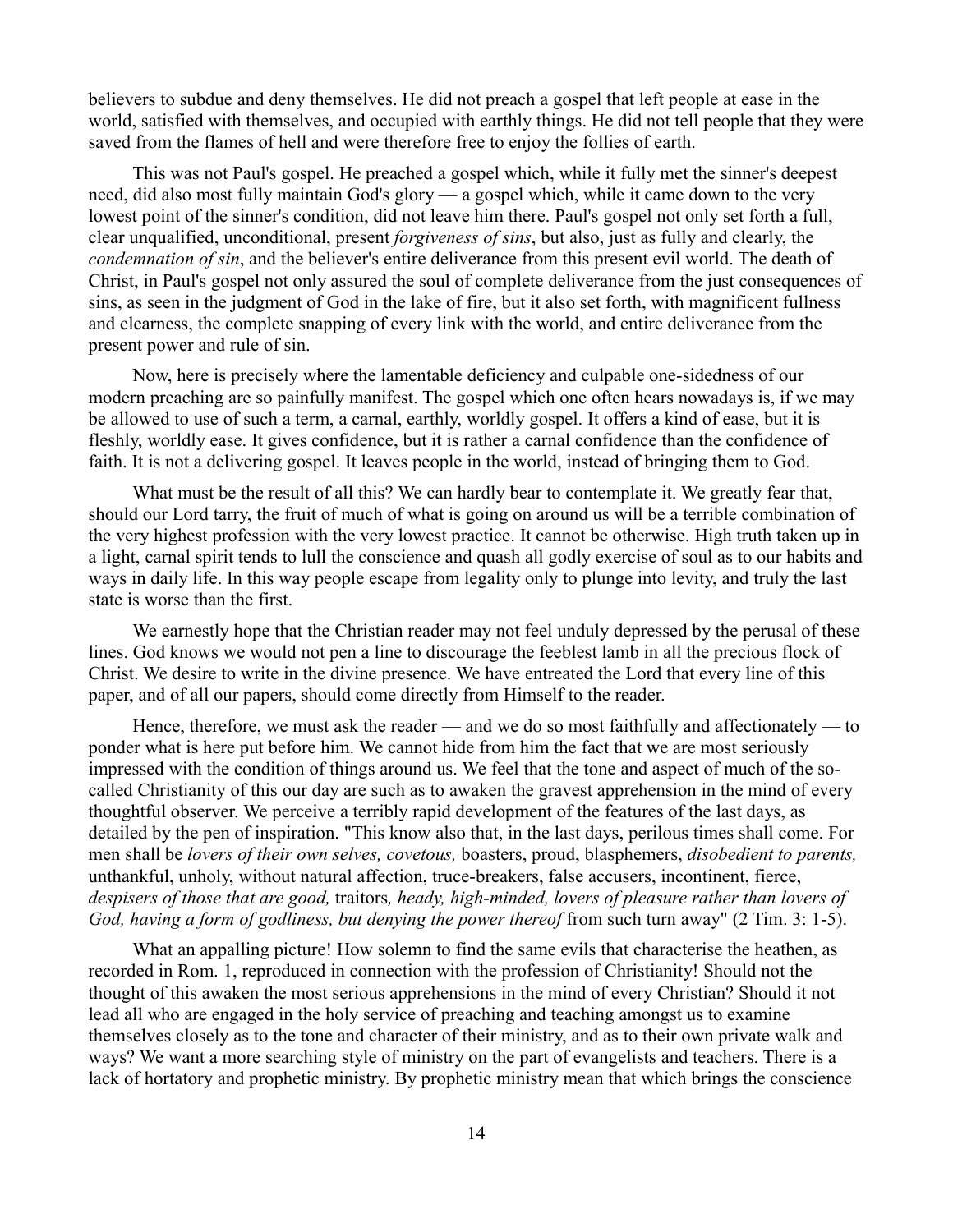into the immediate presence of God. (See 1 Cor. 14: 1-3, 23-26.)

In this we are lamentably deficient. There is a vast amount of objective truth in circulation amongst us — more, perhaps, than ever since the days of the apostles. Books and periodicals by hundreds and thousands, tracts by thousands and millions, are sent forth annually.

Do we object to this? Nay; we bless God for it. But we cannot shut our eyes to the fact that by far the largest proportion of this vast mass of literature is addressed to the intelligence, and not enough to the heart and conscience. Now, while it is quite right to enlighten the understanding, it is quite wrong to neglect the heart and conscience. We feel it to be a most serious thing to allow the intelligence to outstrip the conscience — to have more truth in the head than in the heart — to profess principles which do not govern the practice. Nothing can be more dangerous. It tends to place us directly in the hands of Satan. If the conscience be not kept tender, if the heart be not governed by the fear of God, if a broken and contrite spirit be not cultivated, there is no telling what depths we may plunge into. When the conscience is kept in a sound condition, and the heart is humble and true, then every fresh ray of light that shines in upon the understanding ministers strength to the soul and tends to elevate and sanctify our whole moral being.

This is what every earnest spirit must crave. All true-hearted Christians must long for increased personal holiness, more likeness to Christ, more genuine devotedness of heart, a deepening, strengthening and expanding of the kingdom of God in the soul — that kingdom which is righteousness, and peace, and joy in the Holy Ghost.

May we all have grace to seek after these divine realities! May we diligently cultivate them in our own private life, and seek in every possible way to promote them in all those with whom we come in contact! Thus shall we in some measure stem the tide of hollow profession around us, and be a living testimony against the powerless form of godliness so sadly dominant in this our day.

Christian reader! art thou one with us in this current of thought and feeling? If so, then let us most earnestly entreat thee to join us in earnest prayer to God that He will graciously raise our spiritual tone by drawing us closer to Himself, and filling our hearts with love to Him and earnest desire for the promotion of His glory, the progress of His cause, and the prosperity of His people.

# Part 5

In handling our subject, we have yet to consider the *authority* and the *sphere* of "the great commission;" but ere proceeding to treat of these we must dwell a little longer on the basis. The commission is truly a great one, and would need a solid foundation on which to rest it; and such it has, blessed be God, in the atoning death of His Son. Nothing less than this could sustain such a magnificent fabric; but the grace that planned the commission has also laid the foundation; so that a full remission of sins can be preached among all nations, inasmuch as God has been glorified, in the death of Christ, as to the entire question of sin.

This is a grand point for the reader to seize. It lies at the very foundation of the Christian system. It is the keystone of the arch of divine revelation. God has been glorified as to sin. His judgment has been executed upon it. The claims of His throne have been vindicated as to it. The insult offered to His divine majesty has been flung back in the enemy's face. If the sweet story of remission of sins had never fallen upon a human ear or entered a human heart, the divine glory would none the less have been most perfectly maintained.

The Lord Jesus Christ did, by His most precious death, wipe off the stain which the enemy sought to cast upon the eternal glory of God. A testimony has been given in the cross, to all created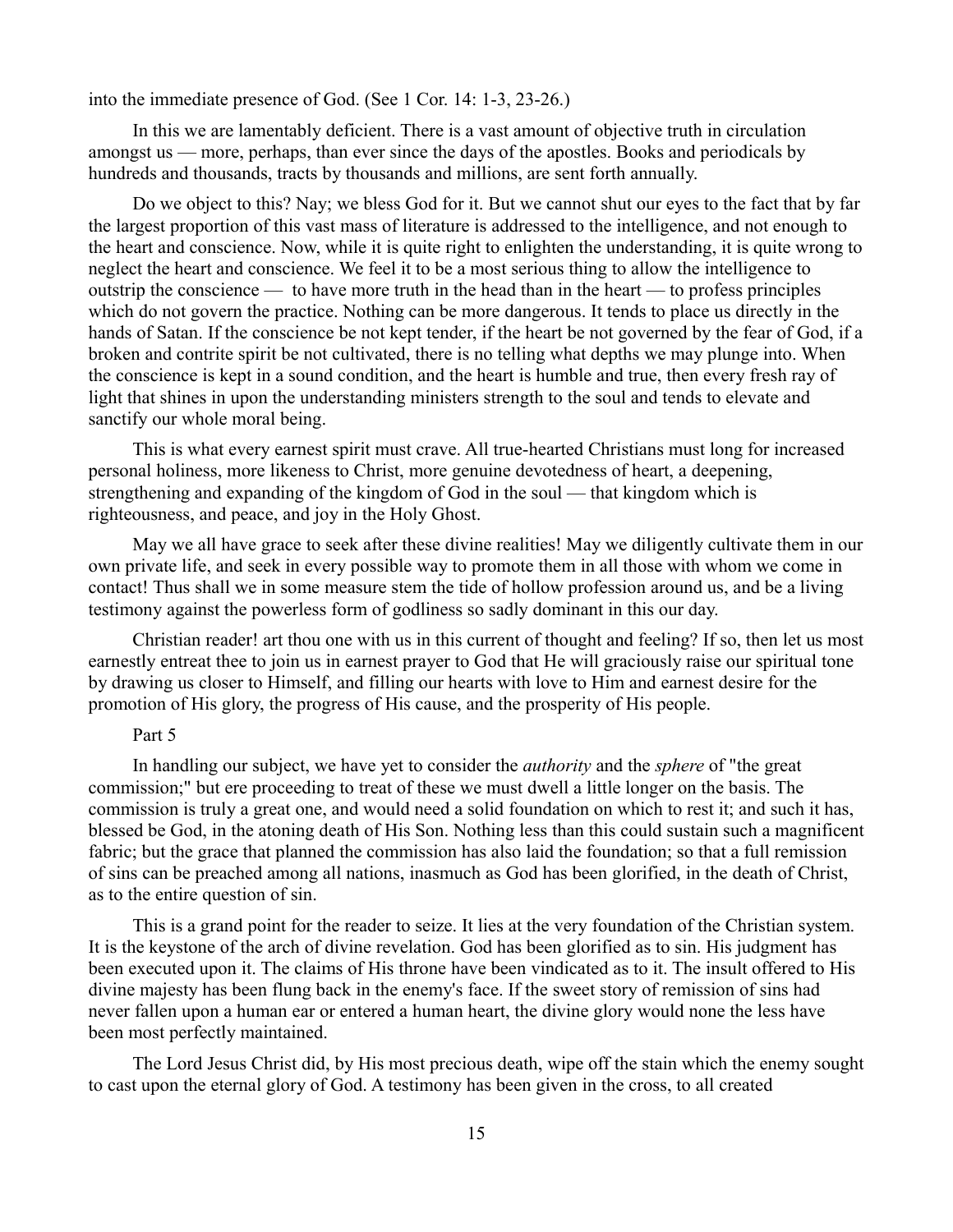intelligence, as to God's thoughts about sin. It can there be seen, with all possible clearness, that a single trace of sin can never enter the precincts of the divine presence. God is of purer eyes than to behold evil, and cannot look on iniquity. Sin, wherever found, must be met by divine judgment.

Where does all this come most fully and forcibly out? Assuredly in the cross. Harken to that solemn and most mysterious cry, "My God, My God, why hast Thou forsaken Me?" What means this wondrous inquiry? Who is the speaker? Is he one of Adam's fallen posterity? Is he a sinner? Surely not; for were he such, there would be no moral force whatever in the question. There never was a sinner on the face of this earth who, so far as he was personally concerned, did not richly deserve to be forsaken of a holy, sin-hating God. This must never be forgotten. Some people entertain most foolish notions as to this point. They have, in their own vain imagination, invented a god to suit themselves — one who will not punish sin — one who is so tender, so kind, so benevolent, that he will connive at evil and pass it over as though it were nothing.

Now, nothing is more certain than that this god of the human imagination is a false one, just as false as any of the idols of the heathen. The God of the Bible, the God of Christianity, the God whom we see at the cross, is not like this. Men may reason as they will; but sin must be condemned — it must be met by the just and inflexible judgment of a sin-hating God.

We repeat the question, Who uttered those words at the opening of Ps. 22? If He was not a sinner, who was he? Wonderful to declare, He was the only spotless, perfectly holy, pure and sinless Man that ever trod this earth. He was more. He was the eternal Son of the Father, the object of God's ineffable delight, who had dwelt in His bosom from all eternity, "the brightness of His glory and the exact expression of His substance."

Yet He was forsaken of God! yes, that holy and perfect One, who knew no sin, whose human nature was absolutely free from every taint, who never had a single thought, never uttered a single word, never did a single act that was not in the most perfect harmony with the mind of God; whose whole life, from Bethlehem to Calvary, was a perfect sacrifice of sweetest odour presented to the heart of God. Again and again we see Heaven opening upon Him, and the voice of the Father is heard giving expression to His infinite complacency in the Son of His bosom. And yet, He it is whose voice is heard in that bitter cry, "My God, My God, why hast Thou forsaken Me?"

Marvellous question! It stands alone in the annals of eternity. No such question had ever been asked before; no such question has ever been asked since; and no such question can ever be asked again. Whether we consider the One who asked the question, or the One of whom it was asked, or the answer, we must admit that it is perfectly unique. That God should forsake such an One is the most profound and marvellous mystery that could possibly engage the attention of men or angels. Human reason cannot fathom its depths. No created intelligence can comprehend its mighty compass.

Yet there it stands, a stupendous fact before the eye of faith. Our blessed Lord Himself assures us that it was absolutely necessary. "Thus it is written, and thus it *behooved* Christ to suffer." But why was it necessary? Why should the only perfect, sinless, spotless Man have to suffer? Why should He be forsaken of God? The glory of God, the eternal counsels of redeeming love, man's guilty, ruined, helpless condition — all these things rendered it indispensable that Christ should suffer. There was no other way in which the divine glory could be maintained; no other way in which the claims of the throne of God could be answered; no other way in which Heaven's majesty could be vindicated; no other way in which the eternal purposes of love could be made good; no other way in which sin could be fully atoned for, and finally taken away out of God's creation; no other way in which sins could be forgiven; no other way in which Satan and all the powers of darkness could be thoroughly vanquished;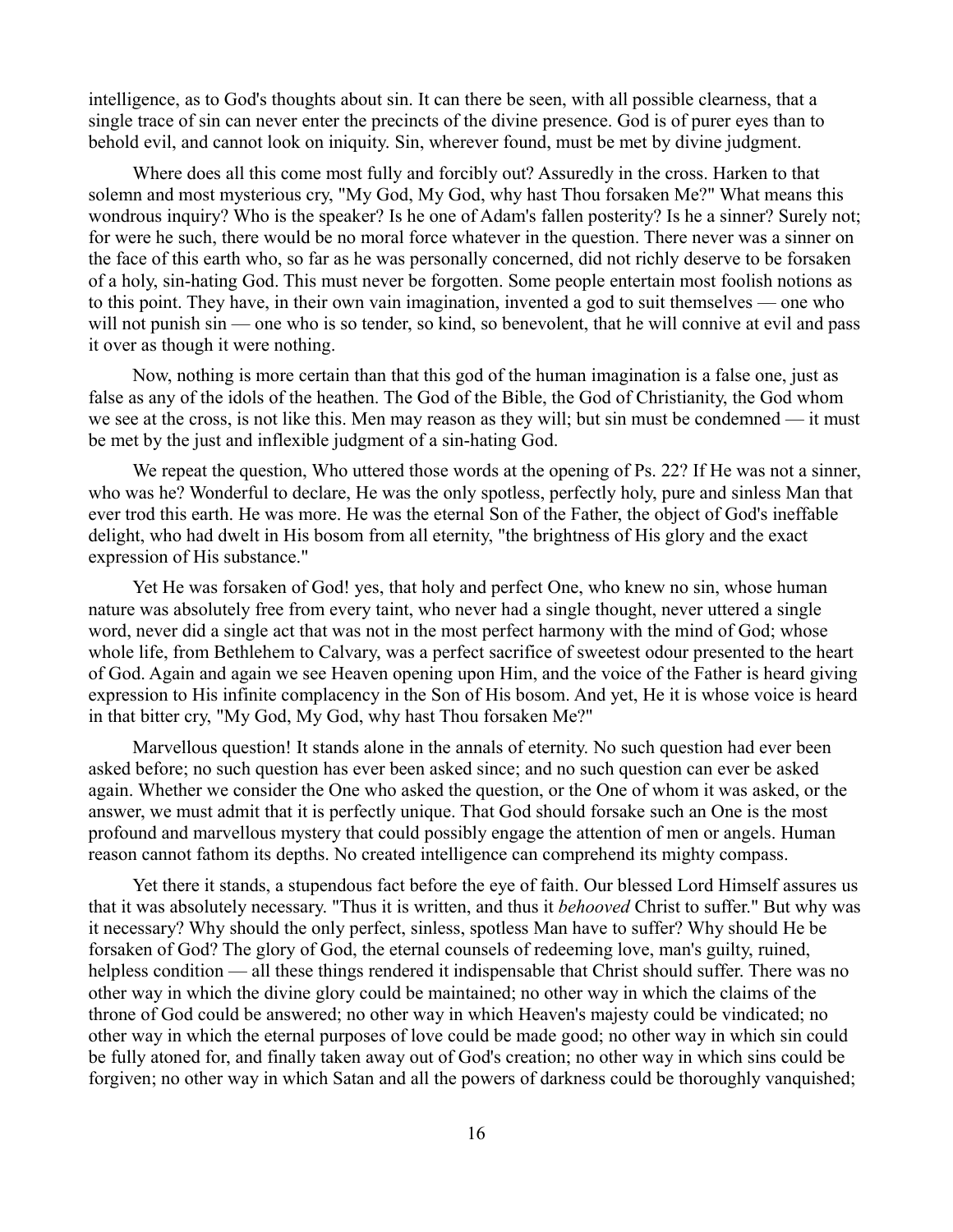no other way in which God could be just, and yet the Justifier of any poor ungodly sinner; no other way in which death could be deprived of its sting, or the grave of its victory; no other way in which any or all of these grand results could be reached save by the sufferings and death of our adorable Saviour, our Lord Jesus Christ.

But, blessed forever be His holy name, He went through it all. He went down under the heavy billows and waves of God's righteous wrath against sin. He took the sinner's place, stood in his stead, sustained the judgment, paid the penalty, died the death, answered every question, met every demand, vanquished every foe; and having done all, He ascended into the heavens and took His seat on the throne of God, where He is now crowned with glory and honour as the divine and all-glorious Accomplisher of the entire work of man's redemption.

Such, then, is the *basis* of "the great commission" whereof we speak. Need we wonder at the *terms*, when we contemplate the basis? Can there be anything too good, anything too great, anything too glorious, for the God of all grace to bestow upon us poor sinners of the Gentiles, seeing He has been so fully glorified in the death of Christ? That most precious death furnishes a divinely righteous ground on which our God can indulge the deep and everlasting love of His heart in the perfect remission of our sins. It has removed out of the way every barrier to the full flood-tide of redeeming love which can now flow through a perfectly righteous channel, to the very vilest sinner that repents and believes in Jesus.

A Saviour-God can now publish a full and immediate remission of sins to every creature under heaven. There is positively no hindrance. God has been glorified as to the question of sin; and the time is coming when every trace of sin shall be forever obliterated from His fair creation, and those words of John the Baptist shall have their full accomplishment, "Behold the Lamb of God that taketh away the sin of the world." Meanwhile, the heralds of salvation are commanded to go forth to the ends of the earth and publish, without let or limitation perfect remission of sins to every soul that believes. It is the joy of God's heart to pardon sins; and it is due to the One who bore the judgment of sin on the cross that in His name forgiveness of sins should be thus freely published, fully received, and abidingly enjoyed.

But what of those who reject this glorious message — who shut their ears against it and turn away their hearts from it? This is the solemn question. Who can answer it? Who can attempt to set forth the eternal destiny of those who die in their sins, as all must who refuse God's only basis of remission? Men may reason and argue as they will; but all the reasoning and argument in the world cannot set aside the Word of God, which assures us in manifold places, and in terms so plain as to leave no possible ground for questioning, that all who die in their sins — all who die out of Christ — must inevitably perish eternally must bear the consequences of their sins, in the lake that burneth with fire and brimstone.

To quote the passages in proof of the solemn truth of eternal punishment would require a small volume. We cannot attempt it here; nor is it necessary, inasmuch as we have gone into the subject again and again in other places.

We would here put a question which arises naturally out of our present thesis. It is this: Was Christ judged, bruised, and forsaken on the cross — did God visit His only begotten and well beloved Son with the full weight of His righteous wrath against sin — and shall impenitent sinners escape? We solemnly press this question on all whom it may concern. Men talk of its being inconsistent with the idea of divine goodness, tenderness and compassion that God should send any of His creatures to hell. We reply, Who is to be the judge? Is man competent to decide as to what is morally fitting for God to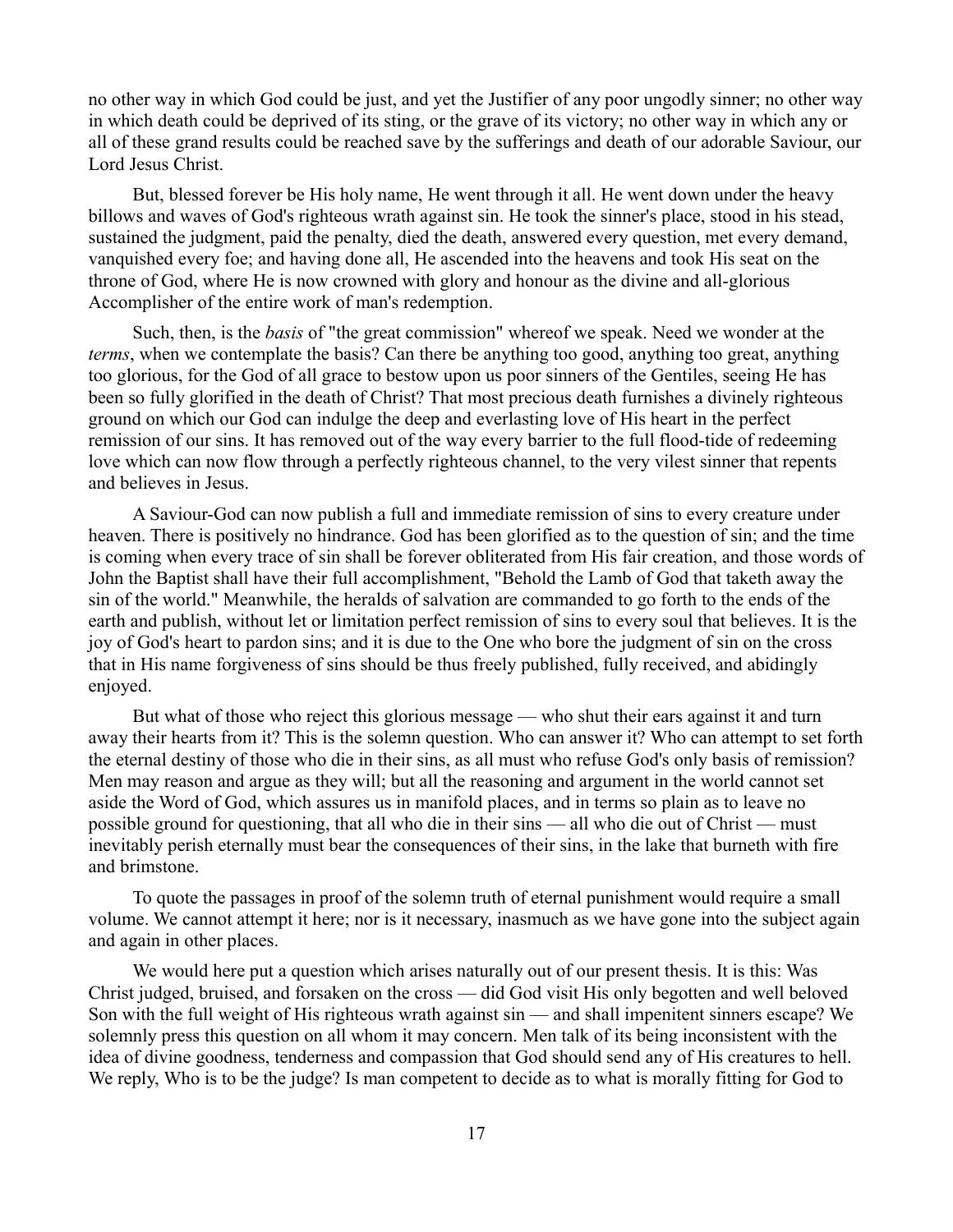do? And further, we ask, What is to be the standard of judgment? Anything that human reason can grasp? Assuredly not. What then? *The cross on which the Son of God died, the Just for the unjust* this, and this only, is the great standard by which to judge the question as to sin's desert.

Who can harken to that bitter cry emanating from the broken heart of the Son of God, "My God, My God, why hast Thou forsaken Me?" and question the eternal punishment of all who die in their sins? Talk of tenderness, goodness, and compassion! Where do these shine out most brightly and blessedly? Surely in "the great commission" which publishes full and free forgiveness of sins to every creature under heaven. But would it be just, or good, or compassionate, to suffer the rejecter of Christ to escape? If we would see the goodness, kindness, mercy and deep compassion of God, we must look at the cross. "He spared not His own Son, but delivered Him up for us all." "It pleased Jehovah to bruise Him. He hath put Him to grief." "He hath made Him who knew no sin to be sin for us, that we might become the righteousness of God in Him."

If men reject all this, and go on in their sins, in their rebellion, in their infidel reasonings and impious speculations — what then? If men maintain that suffering for sin is not necessary, and that there is another and a better way of disposing of the matter — what then? Our Lord declared in the ears of His apostles that "it was necessary that Christ should suffer" — that there was no other way possible by which the great question could be settled. Whom are we to believe? Was the death of Christ gratuitous? Was His heart broken for nothing? Was the cross a work of supererogation? Did Jehovah bruise His Son and put Him to grief for an end which might be gained some other way?

How monstrous are the reasonings, or rather the ravings, of infidelity! Infidel doctors begin by throwing overboard the Word of God — that peerless and perfect revelation; and then, when they have deprived us of our divine guide, with singular audacity, they present themselves before us, and undertake to point out for us a more excellent way; and when we inquire what that way is, we are met by a thousand and one fine-spun theories, no two of which agree in anything save in shutting out God and His Word.

True, they talk plausibly about a God; but it is a God of their own imagination — one who will connive at sin — who will allow them to indulge in their lusts, and passions, and pleasures, and then take them to a heaven of which they really know nothing. They talk of mercy, and kindness, and goodness; but they reject the only channel through which these can flow, namely, the cross of our Lord Jesus Christ. They speak not of righteousness, holiness, truth, and judgment to come. They would fain have us to believe that God put Himself to needless cost in delivering up His Son. They would ignore that marvellous transaction which stands alone in the entire history of the ways of God — the atoning death of His Son. In one word, the grand object of the devil, in all the sceptical, rationalistic and infidel theories that have ever been propounded in this world, is to shut out completely the Word of God, the Christ of God, and God Himself.

We solemnly call upon all our readers, specially our young friends, to ponder this. It is our deep and thorough conviction that the harbouring of a single infidel suggestion is the first step on that inclined plane which leads straight down to the dark and terrible abyss of atheism — down to the blackness of darkness forever.

We shall have occasion to recur to the foregoing line of thought when we come to consider the authority on which "the great commission" comes to us. We have been drawn into it by the sad fact that in every direction, and on every subject, we are assailed by the contemptible reasonings of infidelity; and we feel imperatively called upon to warn all with whom we come in contact against infidel books, infidel lectures, infidel theories in every shape and form. *May the inspired Word of God be more and*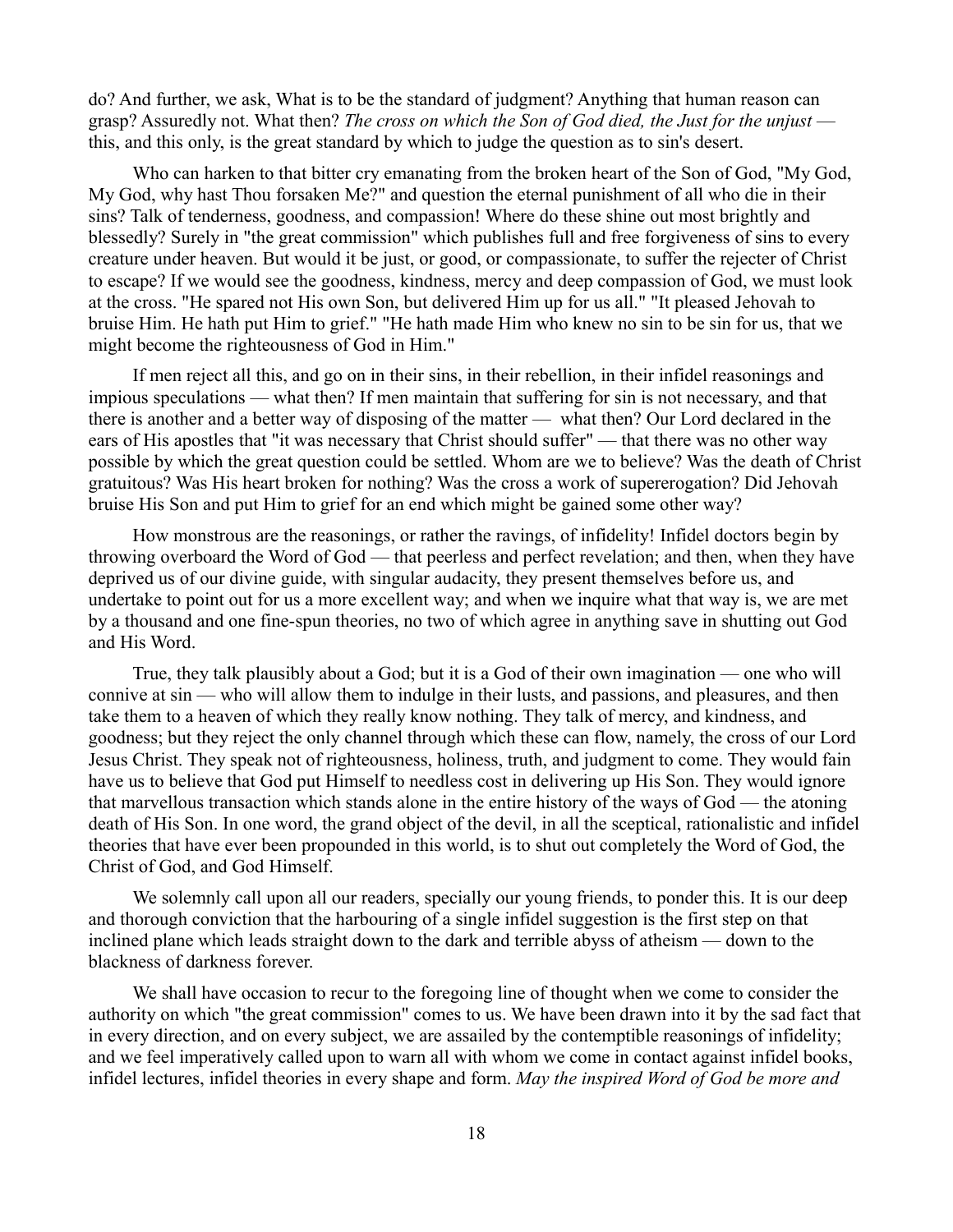*more precious to our hearts! May we walk in its light, feel its sacred power, bow to its divine authority, hide it in our hearts, feed upon its treasures, own its absolute supremacy, confess its all-sufficiency, and utterly reject ad teaching which dares to touch the integrity of the Holy Scriptures.*

### Part 6

We have seen that the *basis* of "the great commission" is the death and resurrection of our Lord and Saviour Jesus Christ. This must never be lost sight of. "It behooved Christ to suffer, and to rise from the dead the third day." It is a risen Christ that sends forth His heralds to preach "repentance and remission of sins." The incarnation and the crucifixion are great cardinal truths of Christianity; but it is only in resurrection they are made available for us in any way. Incarnation — precious and priceless mystery though it be — could not form the groundwork of remission of sins, for "without shedding of blood is no remission" (Heb. 9: 22). We are justified by the *blood*, and reconciled by the *death* of Christ.

But it is in resurrection that all this is made good unto us. Christ was delivered for our offences, and raised again for our justification (Rom. 4: 25; Rom. 5: 9-10). "For I delivered unto you first of all that which I also received, how that Christ died for our sins according to the Scriptures; and that He was buried, and that He rose again the third day according to the Scriptures" (1 Cor. 15: 3-4).

Hence, therefore, it is of the very last possible importance, for all who would carry out our Lord's commission, to know in their own souls, and to set forth in their preaching, the grand truth of resurrection. The most cursory glance at the preaching of the earliest heralds of the gospel will suffice to show the prominent place which they gave to this glorious fact.

Harken to Peter on the day of Pentecost, or rather to the Holy Ghost, just come down from the risen, ascended and glorified Saviour. "Ye men of Israel, hear these words: Jesus of Nazareth, a man approved of God among you by miracles, and wonders, and signs, which God did by Him in the midst of you, as ye yourselves also know: Him being delivered by the determinate counsel and foreknowledge of God, ye have taken, and by wicked hands have crucified and slain: whom God hath raised up, having loosed the pains of death: because it was not possible that He should be holden of it.... *This Jesus hath God raised up*, whereof we all are witnesses. Therefore being by the right hand of God exalted, and having received of the Father the promise of the Holy Ghost, He hath shed forth this which ye now see and hear" (Acts 2).

So also in Acts 3: "The God of Abraham, and of Isaac, and of Jacob, the God of our fathers, hath glorified His Son Jesus; whom ye delivered up, and denied Him in the presence of Pilate, when he was determined to let Him go. But ye denied the Holy One and the Just, and desired a murderer to be granted unto you; and killed the Prince of life, *whom God hath raised from the dead*; whereof we are witnesses.... Unto you first *God, having raised up His Son Jesus*, sent Him to bless you, in turning away every one of you from his iniquities.... And as they spake unto the people, the priests, and the captain of the temple, and the Sadducees, came upon them, being grieved that they taught the people, and *preached through Jesus the resurrection from the dead*."

Their preaching was characterised by the prominent place which it assigned to the glorious, powerful and telling fact of resurrection. True, there was the full and clear statement of incarnation and crucifixion, with the great moral bearings of these facts. How could it be otherwise? The Son of God had to become a man to die, in order that by death He might glorify God as to the entire question of sin; destroy the power of Satan; rob death of its sting, and the grave of its victory; put away forever the sins of His people, and associate them with Himself in the power of eternal life in the new creation, where all things are of God, and where a single trace of sin or sorrow can never enter. Eternal and universal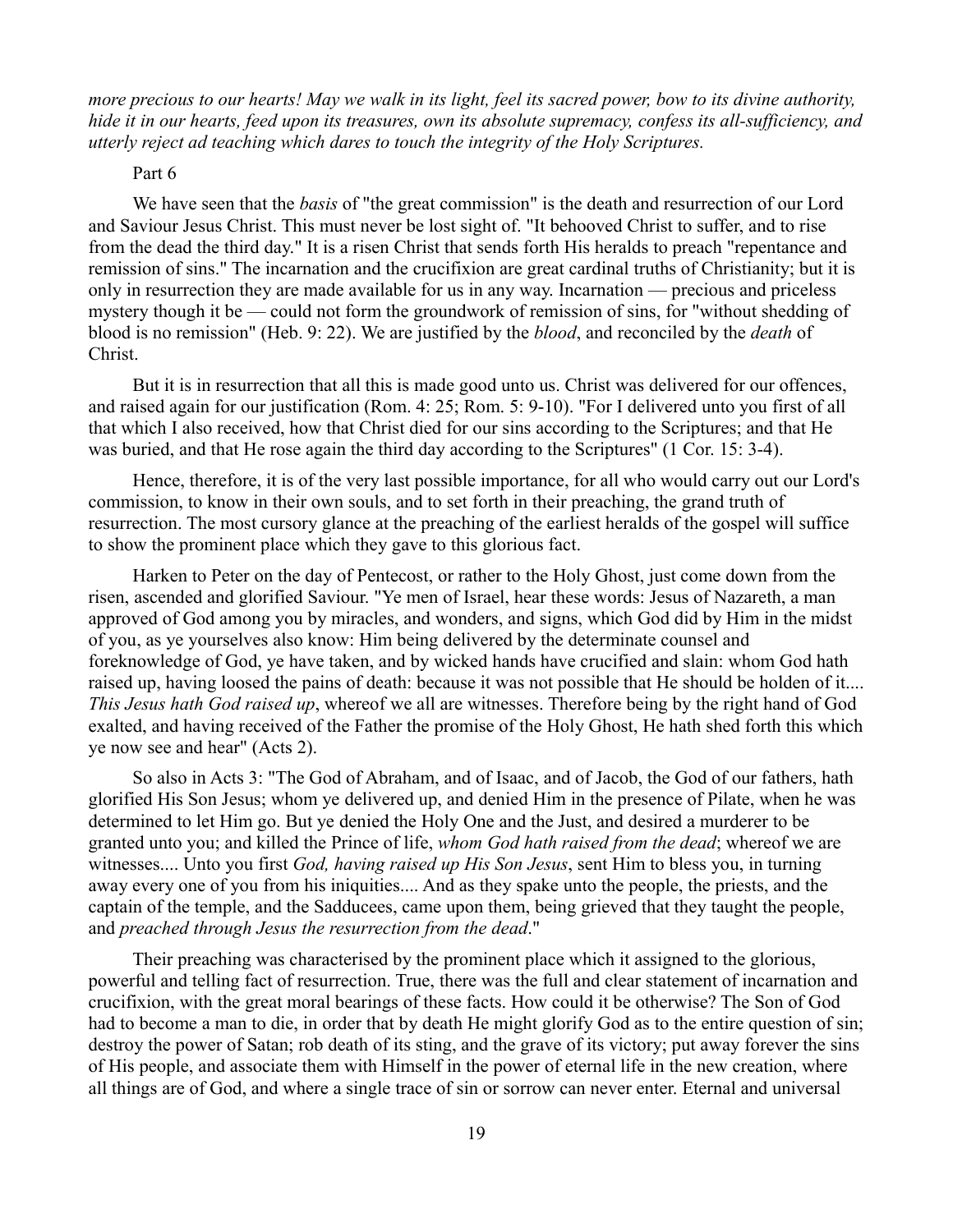homage and adoration to His peerless name!

Let all preachers remember the place which resurrection holds in apostolic preaching and teaching. "With great power gave the apostles witness." Of what? Incarnation or crucifixion merely? Nay; but "of the resurrection of the Lord Jesus." This was the stupendous fact that glorified God and His Son Jesus Christ. It was this that attested, in the view of all created intelligences, the divine complacency in the work of redemption. It was this that demonstrated, in the most marvellous way, the complete and eternal overthrow of the kingdom of Satan and all the powers of darkness. It was this that declared the full and everlasting deliverance of all who believe in Jesus — their deliverance, not only from all the consequences of their sins, but from this present evil world, and from every link that bound them to that old creation which lies under the power of evil.

No marvel, therefore, if the apostles, filled as they were with the Holy Ghost, persistently and powerfully presented the magnificent truth of resurrection. Hear them again before the council — a council composed of the great religious leaders and guides of the people. "The God of our fathers raised up Jesus, whom ye slew, and hanged on a tree." They were at issue with God on the all-important question as to His Son. They had slain Him, but God raised Him from the dead. "Him hath God exalted with His right hand, a Prince and a Saviour, for to give repentance to Israel, and remission of sins."

So also in Peter's address to the Gentiles, in the house of Cornelius, speaking of Jesus of Nazareth, he says, "whom they slew, and hanged on a tree, *Him God raised up the third day, and showed Him openly*: not to all the people, but unto witnesses chosen before of God, to us who did eat and drink with Him after He rose from the dead."

The Holy Ghost is careful to set forth the weighty and, to us, profoundly interesting fact that "God raised up His Son Jesus." This fact has a double bearing. It proves that God is at issue with the world, seeing He has raised, exalted and glorified the very One whom they slew and hanged on a tree. But, blessed throughout all ages be His holy name, it proves that He has found eternal rest and satisfaction as to us, and all that was or could be against us, seeing He has raised up the very One who took our place and stood charged with all our sin and guilt.

But all this will come more fully out as we proceed with our proofs.

Let us now listen for a moment to Paul's address in the synagogue at Antioch. "Men, brethren, children of the stock of Abraham and whosoever among you feareth God, to you is the word of this salvation sent. For they that dwell at Jerusalem, and their rulers, because they knew Him not, nor yet the voices of the prophets which are read every Sabbath day, they have fulfilled them in condemning Him. And though they found no cause of death in Him, yet desired they Pilate that He should be slain. And when they had fulfilled all that was written of Him, they took Him down from the tree, and laid Him in a sepulchre.

"*But God raised Him from the dead*. And He was seen many days of them which came up with Him from Galilee to Jerusalem, who are His witnesses unto the people. And we declare unto you glad tidings, how that the promise which was made unto the fathers, God hath fulfilled the same unto us their children, in that He hath raised up Jesus; as it is also written in the second psalm, Thou art My Son, this day have I begotten Thee. And as concerning that *He raised Him up from the dead*, no more to return to corruption, He said on this wise, I will give you the sure mercies of David. Wherefore He saith also in another psalm, Thou shalt not suffer Thy Holy One to see corruption. For David, after he had served his own generation by the will of God, fell on sleep, and was laid unto his fathers, and saw corruption: but *He whom God raised again* saw no corruption."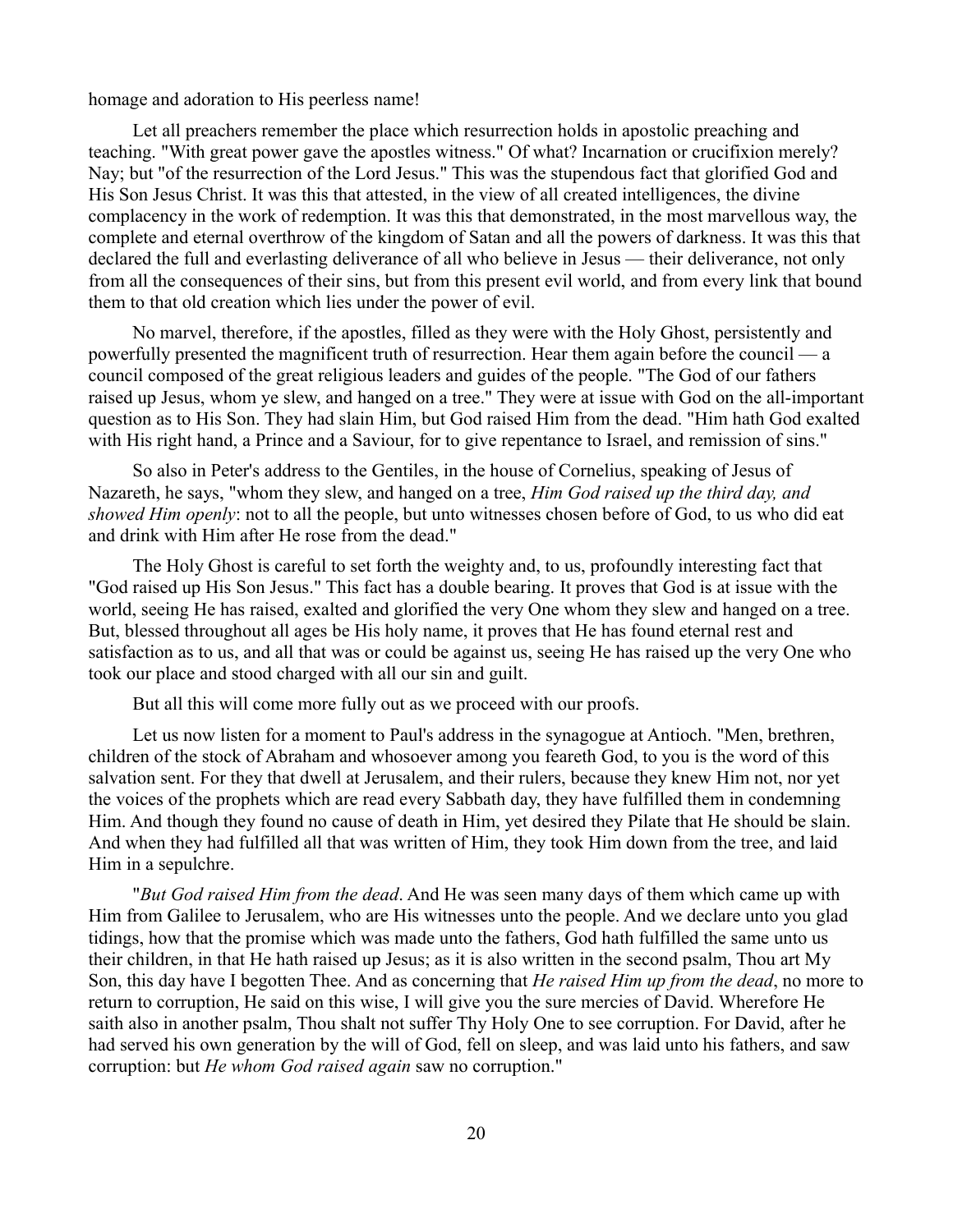Then follows the powerful appeal which, though not bearing upon our present line of argument, we cannot omit in this place. "Be it known unto you therefore, men and brethren, that through this Man is preached unto you the forgiveness of sins: and *by Him* all that believe are *justified from all things*, from which ye could not be justified by the law of Moses. *Beware* therefore, lest that come upon you which is spoken of in the prophets: Behold, ye despisers, and wonder, and perish; for I work a work in your days, a work which ye shall in no wise believe, though a man declare it unto you" (Acts 13:  $26-41$ ).

We shall close our series of proofs from the Acts of the Apostles by a brief quotation from Paul's address at Athens. "Forasmuch then as we are the offspring of God, we ought not to think that the Godhead is like unto gold, or silver, or stone, graven by art and man's device. And the times of this ignorance God overlooked; but now commandeth all men everywhere to repent; because He hath appointed a day in the which He will judge the world in righteousness by that Man whom He hath ordained; whereof He hath given assurance unto all, in that *He hath raised Him from the dead*" (Acts 17).

This is a very remarkable and deeply solemn passage. The proof that God is going to judge the world in righteousness — a proof offered to all — is that He has raised His ordained Man from the dead. He does not here name the Man; but at verse 18 we are told that some of the Athenians deemed the apostle a setter forth of strange gods, "because he preached unto them *Jesus and the resurrection*."

From all this it is perfectly plain that the blessed Apostle Paul gave a most prominent place in all his preachings to the glorious truth of resurrection. Whether he addresses a congregation of Jews in the synagogue at Antioch, or an assembly of Gentiles on Mars Hill at Athens, he presents a risen Christ. In a word, he was characterised by the fact that he preached not merely the incarnation and the crucifixion, but the resurrection; and this, too, in all its mighty moral bearings — its bearing upon man in his individual state and destiny; its bearing upon the world as a whole, in its history in the past, its moral condition in the present, and its certain doom in the future; in its bearing upon the believer, proving his absolute, complete and eternal justification before God, and his thorough deliverance from this present evil world.

We have to bear in mind that in apostolic preaching the resurrection was not presented as a mere doctrine, but as a living, telling, mighty moral fact — a fact, the magnitude of which is beyond all power of human utterance or thought. The apostles, in carrying out "the great commission" of their Lord, pressed the stupendous fact that God had raised Jesus from the dead — had raised the Man who was nailed to the cross and buried in the grave. In short, they preached a resurrection gospel. Their preaching was governed by these words, "It was necessary that Christ should suffer, and rise from the dead the third day."

We shall now turn for a moment to the Epistles, and see the wondrous way in which the Holy Ghost unfolds and applies the fact of resurrection. But ere doing so we would call the reader's attention to a passage which is sadly misunderstood and misapplied. The apostle, in writing to the Corinthians, says, "We preach Christ crucified." These words are continually quoted for the purpose of casting a damper on those who earnestly desire to advance in the knowledge of divine things. But a moment's serious attention to the context would be sufficient to show the true meaning of the apostle. Did he confine himself to the fact of the crucifixion? The bare idea, in the face of the body of Scripture which we have quoted, is simply absurd. The fact is, the glorious truth of resurrection shines out in all his discourses.

What, then, does the apostle mean when he declares, "We preach Christ crucified"? Simply this,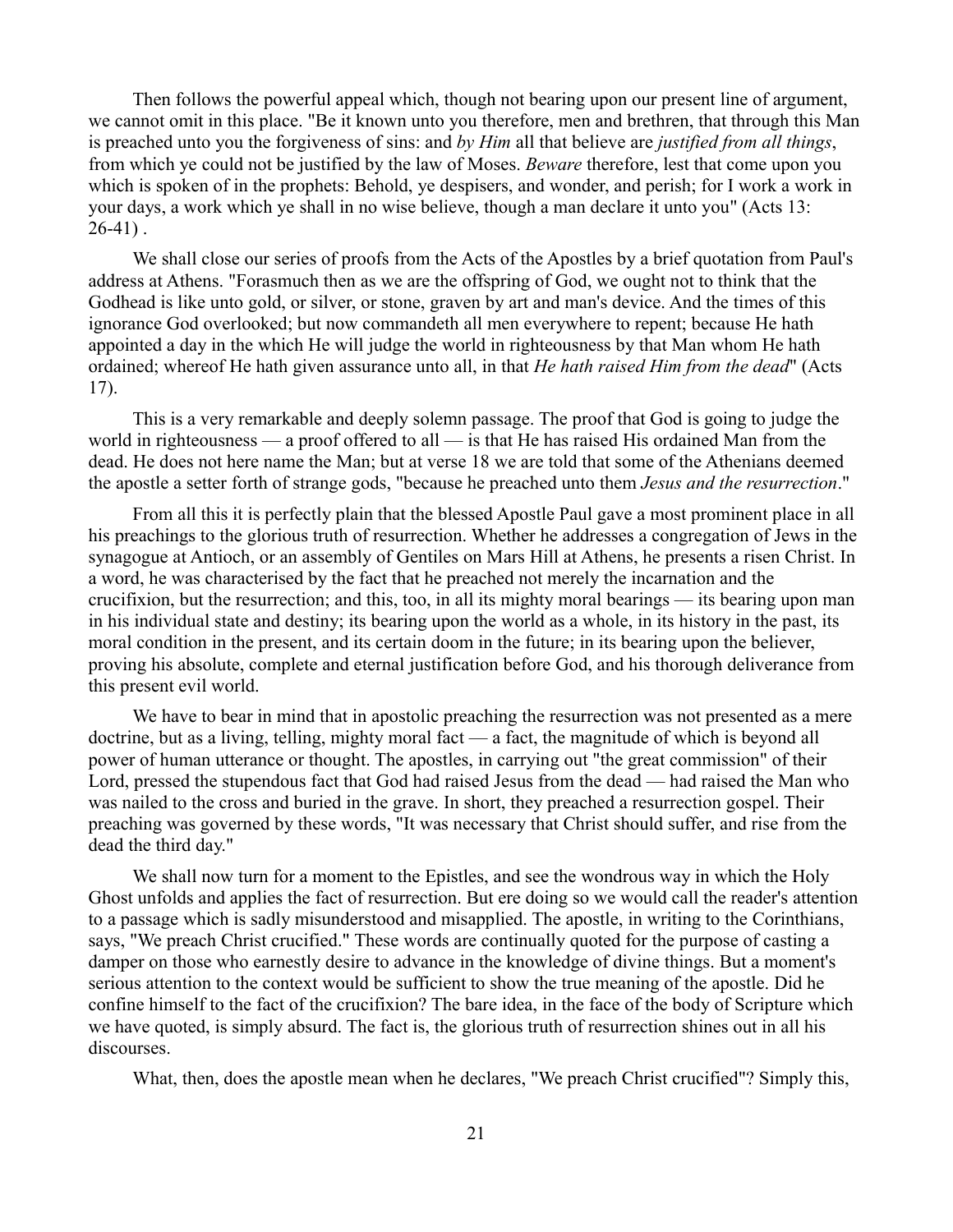that the Christ whom he preached was the One whom the world crucified. He was a rejected, outcast Christ — one assigned by the world to a malefactor's gibbet. What a fact for the poor Corinthians, so full of vanity and love for this world's wisdom! A crucified Christ was the one whom Paul preached, "to the Jews a stumbling-block, and unto the Greeks foolishness; but to those that are called, both Jews and Greeks, Christ the power of God, and the wisdom of God. Because the foolishness of God is wiser than men, and the weakness of God is stronger than men."

Remarkable words! words divinely suited to people prone to boast themselves in the so-called wisdom and greatness of this world — the vain reasonings and imaginations of the poor human mind, which all perish in a moment. All the wisdom of God, all His power, all: His greatness, all His glory, all that He is, in short, comes out in a crucified Christ. The cross confounds the world, vanquishes Satan and all the powers of darkness, saves all who believe, and forms the solid foundation of the everlasting and universal glory of God.

We shall now turn for a moment to a very beautiful passage in Rom. 4, in which the inspired writer sets forth the subject of resurrection in a most edifying way for us. Speaking of Abraham, he says, "Who against hope believed in hope, that he might become the father of many nations, according to that which was spoken, So shall thy seed be. And being not weak in faith, he considered not his own body now dead, when he was about a hundred years old, neither yet the deadness of Sarah's womb; *he staggered not* at the promise of God through unbelief," — which is always sure to stagger, — "but was *strong in faith, giving glory to God*" — as faith always does; "and being *fully persuaded* that what He had promised He was able also to perform. And therefore it was imputed to him for righteousness."

And then, lest any should say that all this applied only to Abraham, who was such a devoted, holy, remarkable man, the inspiring Spirit adds, with singular grace and sweetness, "Now it was not written for his sake alone, that it was imputed to him, but for us also, to whom it shall be imputed, if we believe on Him that" — what? Gave His Son? Bruised His Son on the cross? Not merely this, but "*that raised up Jesus our Lord from the dead*."

Here lies the grand point of the apostle's blessed and powerful argument. We must, if we would have settled peace, believe in God as the One who raised up Jesus from the dead, and who in so doing proved Himself friendly to us, and proved too His infinite satisfaction in the work of the cross. Jesus having been "delivered for our offences,' could not be where He now is if a single one of these offences remained unatoned for. But blessed forever be the God of all grace, He raised from among the dead the One who had been delivered for our offences; and to all who believe in Him righteousness shall be reckoned. "It behoved Christ to suffer, and to rise from the dead the third day." See how this glorious theme, the *basis* of the great commission, expands under our gaze as we pursue our study of it!

One more brief quotation shall close this paper. In Heb. 13 we read, "*Now the God of peace, that brought again from the dead* our Lord Jesus, that great Shepherd of the sheep, through the blood of the everlasting covenant."

This is uncommonly fine. The God of judgment met the Sin-bearer at the cross, and there, with Him, entered thoroughly into and definitively settled the question of sin. Then, in glorious proof that all was done — sin atoned for — guilt put away — Satan silenced — God glorified — all divinely accomplished — "the God of peace" entered the scene, and raised from the dead our Lord Jesus, that "great Shepherd of the sheep."

Beloved reader, how glorious is all this! How enfranchising to all who simply believe! Jesus is risen. His sufferings are over forever. God has exalted Him. Eternal Justice has wreathed His blessed brow with a diadem of glory; and, wondrous fact, that very diadem is the eternal demonstration that all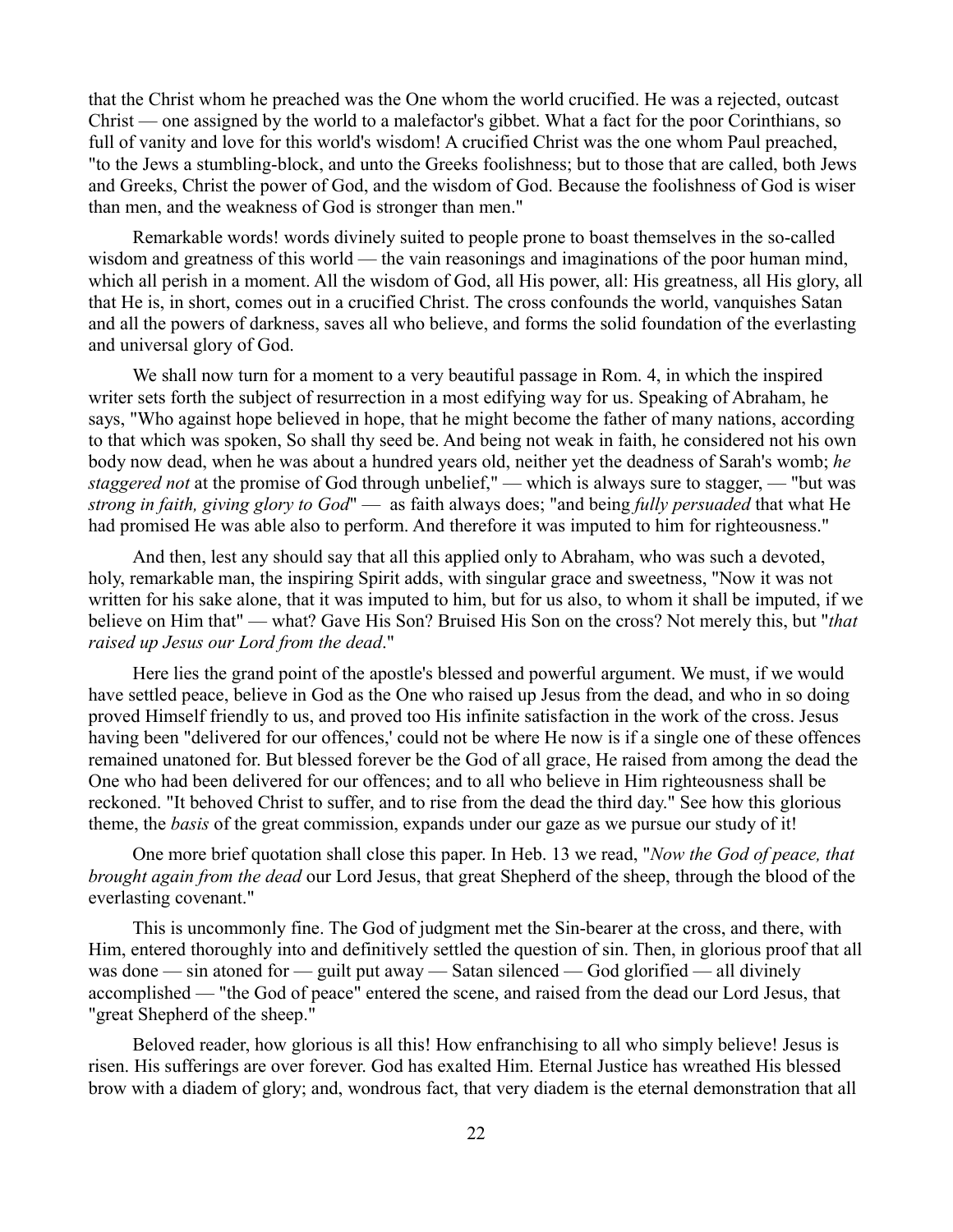who believe are justified from all things, and accepted in a risen and glorified Christ. Eternal and universal hallelujahs to the Father, and to the Son, and to the Holy Ghost!

# Part 7

We are now called to consider the deeply important subject of the authority on which the great commission proceeds. This we have presented to us in that one commanding and most comprehensive sentence, "It is written" — a sentence which ought to be engraved in characters deep and broad on the tablet of every Christian's heart.

Nothing can possibly be more interesting or edifying than to note the way in which our blessed Lord on all occasions and under all circumstances exalts the Holy Scriptures. He, though God over all, blessed forever, and as such the Author of all Scripture, yet, having taken His place as man on the earth, He plainly sets forth what is the bounden duty of every man, and that is to be absolutely, completely and abidingly governed by the authority of Scripture. See Him in conflict with Satan! How does He meet him? Simply as each one of us should meet him — by the written Word. It could be no example to us had our Lord vanquished him by the putting forth of divine power. Of course He could, there and then, have consigned him to the bottomless pit or the lake of fire, but that would have been no example for us, inasmuch as we could not so overcome. But on the other hand, when we find the blessed One referring to Holy Scripture, when we find Him appealing again and again to that divine authority, when we find Him putting the adversary to flight simply by the written Word, we learn in the most impressive manner the place, the value and the authority of the Holy Scriptures.

Is it not of the very last possible importance to have this great lesson impressed upon us at the present moment? Unquestionably it is. If ever there was a moment in the history of the Church of God when it behoved Christians to bow down their whole moral being to this very lesson, it is the moment through which we are just now passing. On all hands the divine authority, integrity, plenary inspiration and all-sufficiency of Holy Scripture are called in question. The Word of God is openly insulted and flung aside. Its integrity is called in question, and that too in quarters where we should least expect it. At our colleges and universities our young men are continually assailed by infidel attacks upon the blessed Word of God. Men who are in total spiritual blindness, and who therefore cannot possibly know anything whatever about divine things, and are utterly incompetent to give an opinion on the subject of Holy Scripture, have the cool audacity to insult the sacred volume, to pronounce the five books of Moses an imposture, to assert that Moses never wrote them at all!

What is the opinion of such men worth? Not worth the weight of a feather. Who would think of going to a man who was born in a coal mine, and had never see the sun, to get his judgment as to the properties of light, or the effect of the sun's beams upon the human constitution? Who would think of going to one who was born blind to get his opinion upon colours, or the effect of light and shade? Surely no one in his senses. Well, then, with how much more moral force, may we not ask, who would think of going to an unconverted man — a man dead in trespasses and sins — a man spiritually blind, wholly ignorant of things divine, spiritual, and heavenly — who would think for a moment of going to such a one for a judgment on the weighty question of Holy Scripture? And if such a one were audacious enough, in ignorant self-confidence, to offer an opinion on such a subject, what man in his sober senses would think of giving the slightest heed?

It will perhaps be said, "The illustration does not apply." Why not? We admit it fails in force, but most certainly not in its moral application. Is it not a commonly received axiom amongst us that no man has any right to give an opinion on a subject of which he is totally ignorant? No doubt. Well, what does the blessed apostle say as to the unconverted man? We quote the whole context for the reader. It is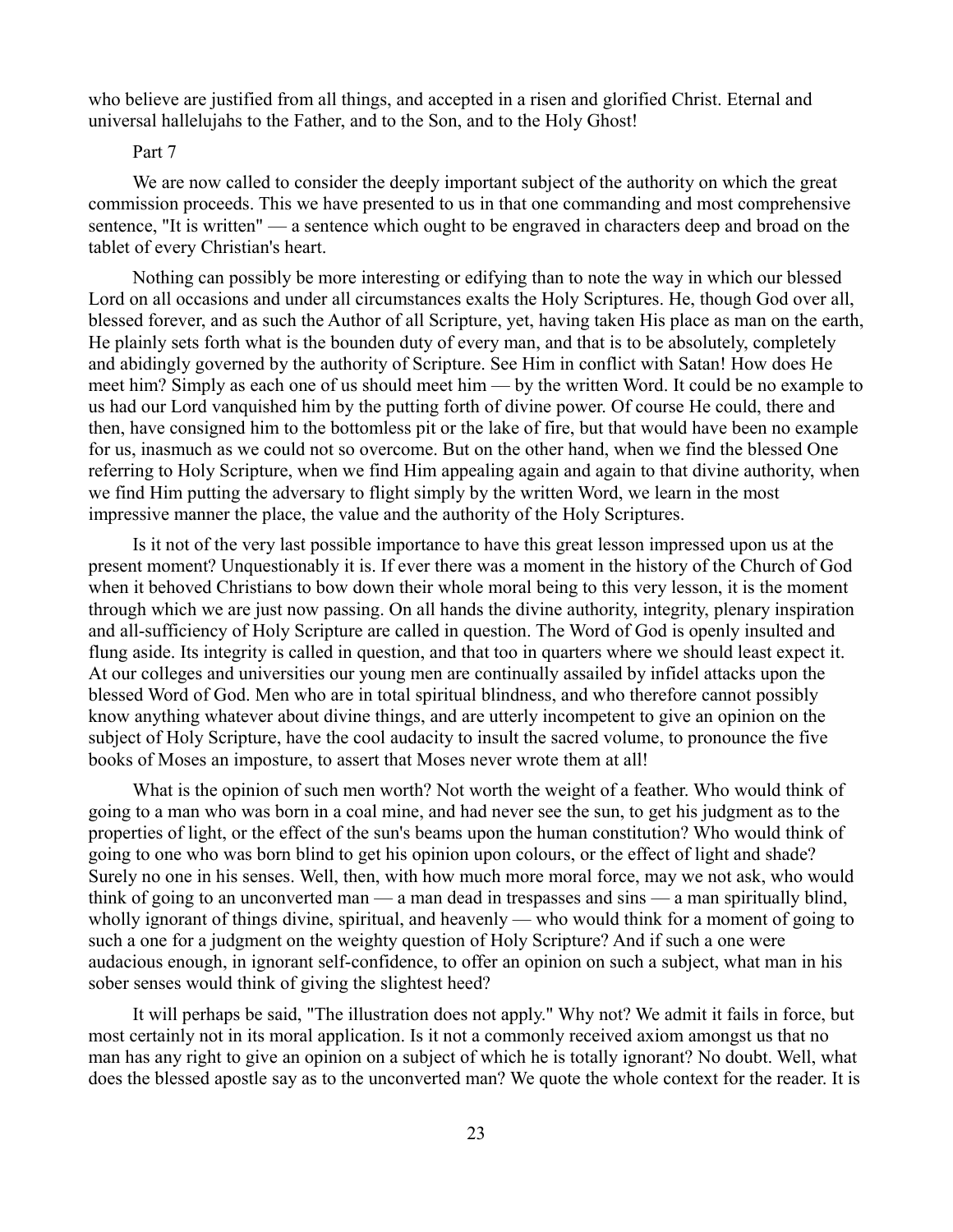morally grand, and its interest and value just now are unspeakable.

"And I, brethren, when I came to you, came not with excellency of speech or of wisdom, declaring unto you the testimony of God. For I determined not to know anything among you save Jesus Christ, and Him crucified. And I was with you in weakness, and in fear, and in much trembling. And my speech and my preaching were not with enticing words of man's wisdom, but in demonstration of the Spirit and of power: that *your faith*" — mark these words, — "*should not stand in the wisdom of men, but in the power of God*."

Howbeit we speak wisdom among them that are perfect; yet not the wisdom of this world, nor of the princes of this world, that come to naught. "But we speak the wisdom of God in a mystery, even the hidden wisdom which God ordained before the world unto our glory: which none of the princes of this world knew; for had they known it, they would not have crucified the Lord of glory. But, as it is written, Eye hath not seen, nor ear heard, neither have entered into the heart of man, the things which God hath prepared for them that love Him. *But God hath revealed them to us by His Spirit*", otherwise they could not possibly be known — "for the Spirit searcheth all things, yea, the deep things of God. For what man knoweth the things of a man, save the spirit of man which is in him? Even so *the things of God knoweth no man*,

but the Spirit of God. Now we" — all true believers, all God's children — "have received, not the spirit of the world, but the Spirit which is of God; that we might know the things that are freely given to us of God. "Which things also we speak, not in the words which man's wisdom teacheth, but which the Holy Ghost teacheth; comparing spiritual things with spiritual" — or, communicating spiritual things through a spiritual medium. "But the natural man receiveth not the things of the Spirit of God; neither can he know them" — be he ever so wise and learned — "because they are spiritually discerned. But he that is spiritual judgeth all things, yet he himself is judged of no man. For who hath known the mind of the Lord, that he may instruct Him? But we have the mind of Christ" (1 Cor. 2: 1-16).

We dare not offer an apology for giving so lengthened an extract from the Word of God. We deem it invaluable, not only because it proves that it is only by divine teaching that divine things can be understood, but also because it completely withers up all man's pretensions to give judgment as to Scripture. If the natural man cannot know the things of the Spirit of God, then it is perfectly plain that all infidel attacks upon the Word of God are absolutely unworthy of the very smallest attention. In fact, all infidel writers, be they ever so clever, ever so wise, ever so learned, are put out of court; they are not to be listened to for a moment. The judgment of an unconverted man in reference to the Holy Scriptures is more worthless than the judgment of an uneducated plowman as to the use of the differential calculus, or the truth of the Copernican system. As to each, we have only to say, he knows nothing whatever about the matter. His thoughts are absolutely good for nothing.

But how truly delightful and refreshing to turn from man's worthless notions, and see the way in which our blessed Lord Jesus Christ prized and used the Holy Scriptures! In His conflict with Satan, He appeals three times over to the book of Deuteronomy. "*It is written*" is His one simple and unanswerable reply to the suggestions of the enemy. He does not reason. He does not argue or explain. He does not refer to His own personal feelings, evidences, or experiences. He does not argue from the great facts of the opened heavens, the descending Spirit, the voice of the Father — precious and real as all these things were. He simply takes His stand upon the divine and eternal authority of the Holy Scriptures, and of that portion of the Scriptures in particular which modern infidels have audaciously attacked. He uses as His authority that which they are not afraid to pronounce an imposture! How dreadful for them! What will be their end, unless they repent?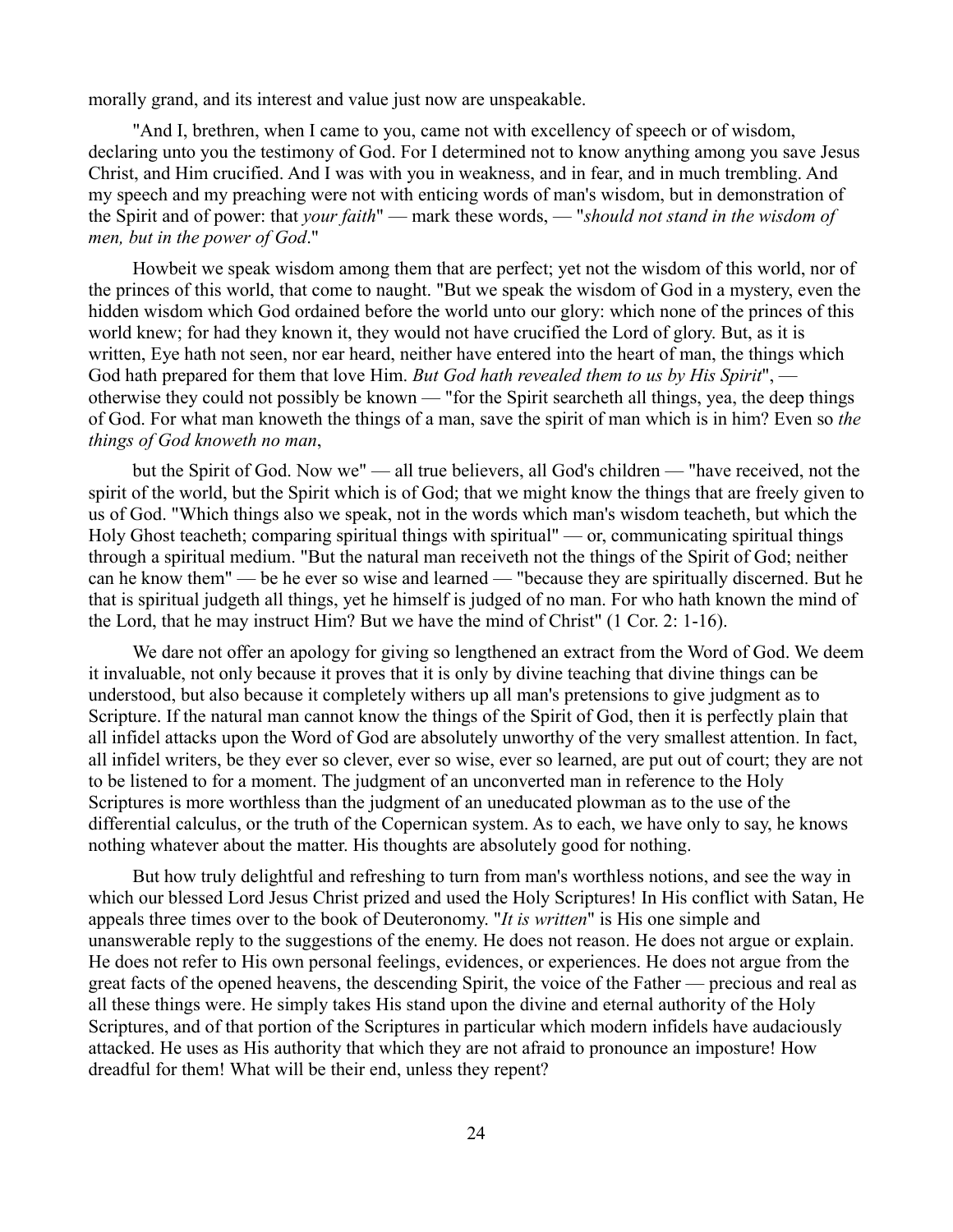Not only did the Son of God — Himself, as God, the Author of every line of Holy Scripture use the Word of God as His only weapon against the enemy, but He made it also the basis and the material of His public ministry. When His conflict in the wilderness was over, "He returned in the power of the Spirit into Galilee: and there went out a fame of Him through all the region round about. And He taught in their synagogues, being glorified of all. And He came to Nazareth, where He had been brought up; and, *as His custom was*, He went into the synagogue on the Sabbath day, *and stood up for to read" — His custom was to read the Scriptures publicly*.

"And there was delivered unto Him the book of the prophet Esaias." Here He puts His seal upon the prophet Isaiah, as before upon the law of Moses. "And when He had opened the book, He found the place where it was written, The Spirit of the Lord is upon Me, because He hath anointed Me to preach the gospel to the poor; He hath sent Me to heal the broken-hearted, to preach deliverance to the captives, and recovering of sight to the blind, to set at liberty them that are bruised, to preach the acceptable year of the Lord" (Luke 4).

Let us turn now to that most solemn parable of the rich man and Lazarus, at the close of Luke 16, in which we have a solemn testimony from the Master's own lips to the integrity, value and surpassing importance of "Moses and the Prophets" — the very portions of the divine Word which infidels impiously assail. The rich man in torment — alas, no longer rich, but miserably and eternally poor! entreats Abraham to send Lazarus to warn his five brethren, lest they also should come into that place of torment. Mark the reply! Mark it, all ye infidels, rationalists, and sceptics! Mark it, all ye who are in danger of being deluded and turned aside by the impudent and blasphemous suggestions of infidelity!

"Abraham saith unto him, They have Moses and the Prophets; *let them hear them*." Yes; "hear them" — hear those very writings which infidels tell us are not divinely inspired at all, but documents palmed upon us by impostors pretending to inspiration. Assuredly the rich man knew better; indeed, the devil himself knows better. There is no thought of calling in question the genuineness of "Moses and the Prophets;" but perhaps "if one went unto them from the dead, they will repent." Hear the weighty rejoinder! "And he said unto him, If they hear not Moses and the Prophets, neither will they be persuaded though one rose from the dead."

Now we must confess we rejoice exceedingly in the grandeur of this testimony. Nothing can be clearer, nothing higher, nothing more thoroughly confirmatory as to the supreme authority and divine integrity of "Moses and the Prophets." We have the blessed Lord Himself setting His seal to the two grand divisions of Old Testament Scripture; and hence we may with all possible confidence commit our souls to the authority of these holy writings; and not only to Moses and the Prophets, but to the whole canon of inspiration, inasmuch as Moses and the Prophets are so largely and so constantly quoted everywhere, are so intimately, yea, indissolubly, bound up with every part of the New Testament, that all must stand or fall together.

We must pass on, and turn for a moment to the last chapter of Luke — that precious section which contains "the great commission" whereof we speak. We might refer with profit and blessing to those occasions in which our blessed Lord, in His interviews with Pharisees, Sadducees, and lawyers, ever and only appeals to the Holy Scriptures. In short, whether in conflict with men or devils, whether speaking in private or in public, whether for His public ministry or for His private walk, we find the perfect Man, the Lord from Heaven, always putting the very highest honour upon the writings of Moses and the Prophets, thus commending them to us in all their divine integrity, and giving us the very fullest and most blessed encouragement to commit our souls, for time and eternity, with absolute confidence, to those peerless writings.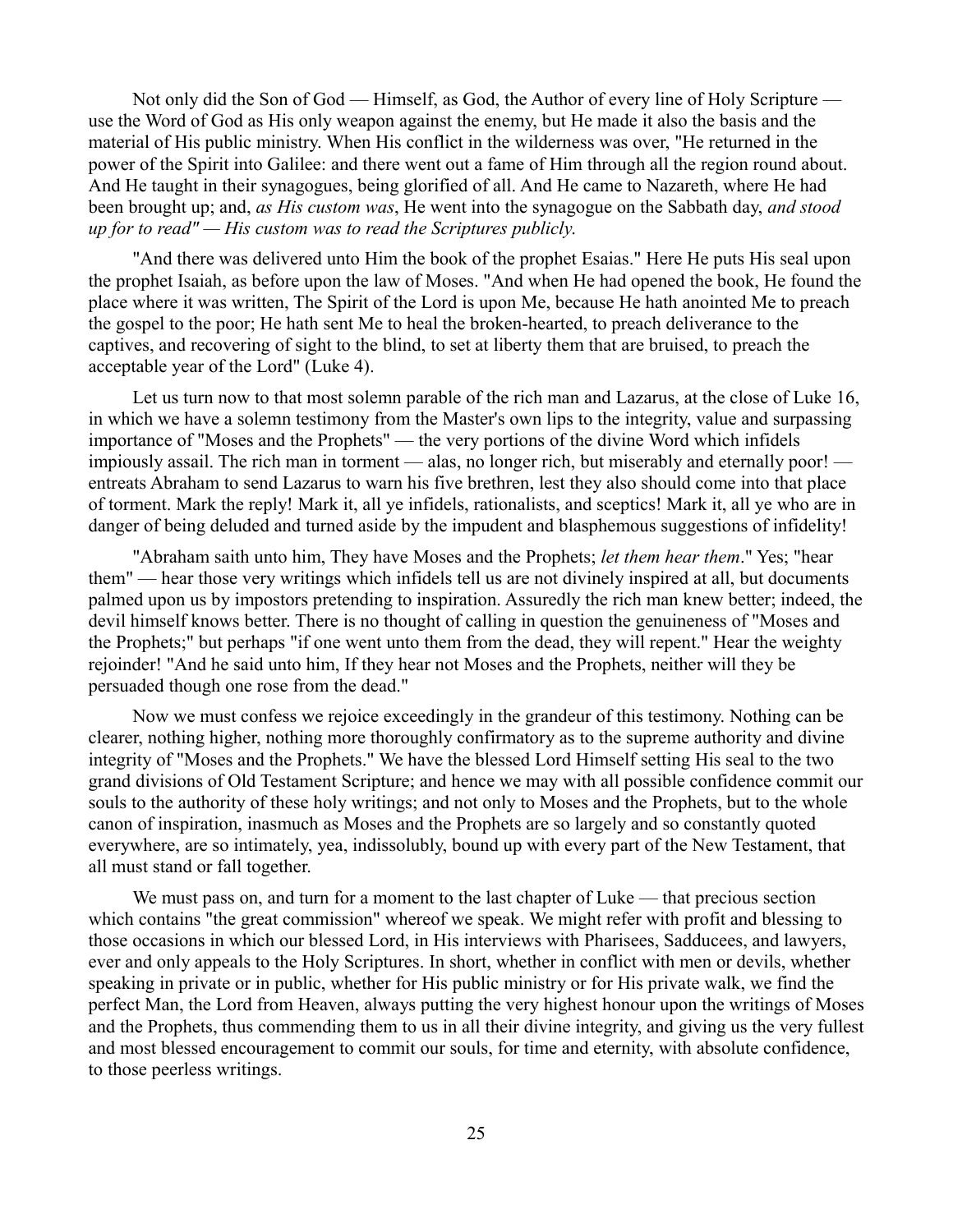We turn to Luke 24, and listen to the glowing words uttered in the ears of the two bewildered travellers to Emmaus — words which are the sure and blessed remedy for all bewilderment — the perfect solution of every honest difficulty — the divine and all-satisfying answer to every upright inquiry. We do not quote the words of the perplexed disciples; but here is the Master's reply. "Then said He unto them, O fools and slow of heart to believe *all that the prophets have spoken*!"

Alas! nowadays a man is counted a fool if he does believe all that the prophets have spoken. In many learned circles, yea, and in not a few religious circles likewise, the man who avows — as every true man ought — his hearty belief in every line of Holy Scripture, is almost sure — to be met with a sneer of contempt. It is deemed clever to doubt the genuineness of Scripture — fatal, detestable cleverness, from which may the good Lord deliver us! — cleverness which is sure to lead the soul that is ensnared by it down into the dark and dreary abyss of atheism, and the darker and more dreary abyss of hell. From all such cleverness, we again say, from the profoundest depths of our moral being, may God, in His mercy, deliver us and all our young people!

Have we not much cause to bless the Lord for these words of His addressed to His poor perplexed ones on their way to Emmaus? They may seem severe; but it is the necessary severity of a pure, a perfect, and a divinely wise love. "O fools, and slow of heart to believe all that the prophets have spoken! Ought not Christ to have suffered these things, and to enter into His glory? And" — mark these words! — "beginning at *Moses and all the Prophets*, He expounded unto them *in all the Scriptures* the things concerning Himself." He Himself — all homage to His glorious Person! — is the divine centre of all the things contained in the Scriptures from cover to cover. He is the golden chain that binds into one marvellous and magnificent whole every part of the inspired volume, from Genesis to Revelation.

Hence the man that touches a single section of the sacred canon is guilty of the heinous sin of seeking to overthrow the Word of God; and of such a man even charity itself must say he knows neither the Christ of God nor God Himself. The man who dares to tamper in any way with the Word of God has taken the first step on that inclined plane that leads inevitably down to eternal perdition. Let men beware, then, how they speak against the Scriptures; and if some will speak, let others beware how they listen.

If there were no infidel listeners, there would be few infidel lecturers. How awful to think that there should be either the one or the other in this our highly favoured land! May God have mercy upon them, and open their eyes ere it be too late! Five minutes in hell will quash forever all the infidel theories that ever were propounded in this world. Oh, the egregious folly of infidelity!

We return to our chapter, which furnishes one more proof of the place assigned by our risen Lord to the Holy Scriptures. After having manifested Himself in infinite grace and tranquillising power to His troubled disciples, having shown them His hands and His feet, and assured them of His personal identity by eating in their presence, "He said unto them, These are the words which I spake unto you while I was yet with you, that *all things must be fulfilled which were written in the law of Moses, and in the Prophets, and in the Psalms*, concerning Me. Then opened He their understanding, that they might understand the Scriptures, and said unto them, Thus *it is written*."

Here again we have the divine seal put upon all the grand divisions of the Old Testament. This is most comforting and strengthening for all pious lovers of Scripture. To find our Lord Himself on all occasions, and under all circumstances, referring to Scripture, using it at all times and for all purposes, feeding upon it Himself and commending it to others, wielding it as the sword of the Spirit, bowing to its holy authority in all things, appealing to it as the only perfect standard, test and touchstone, the only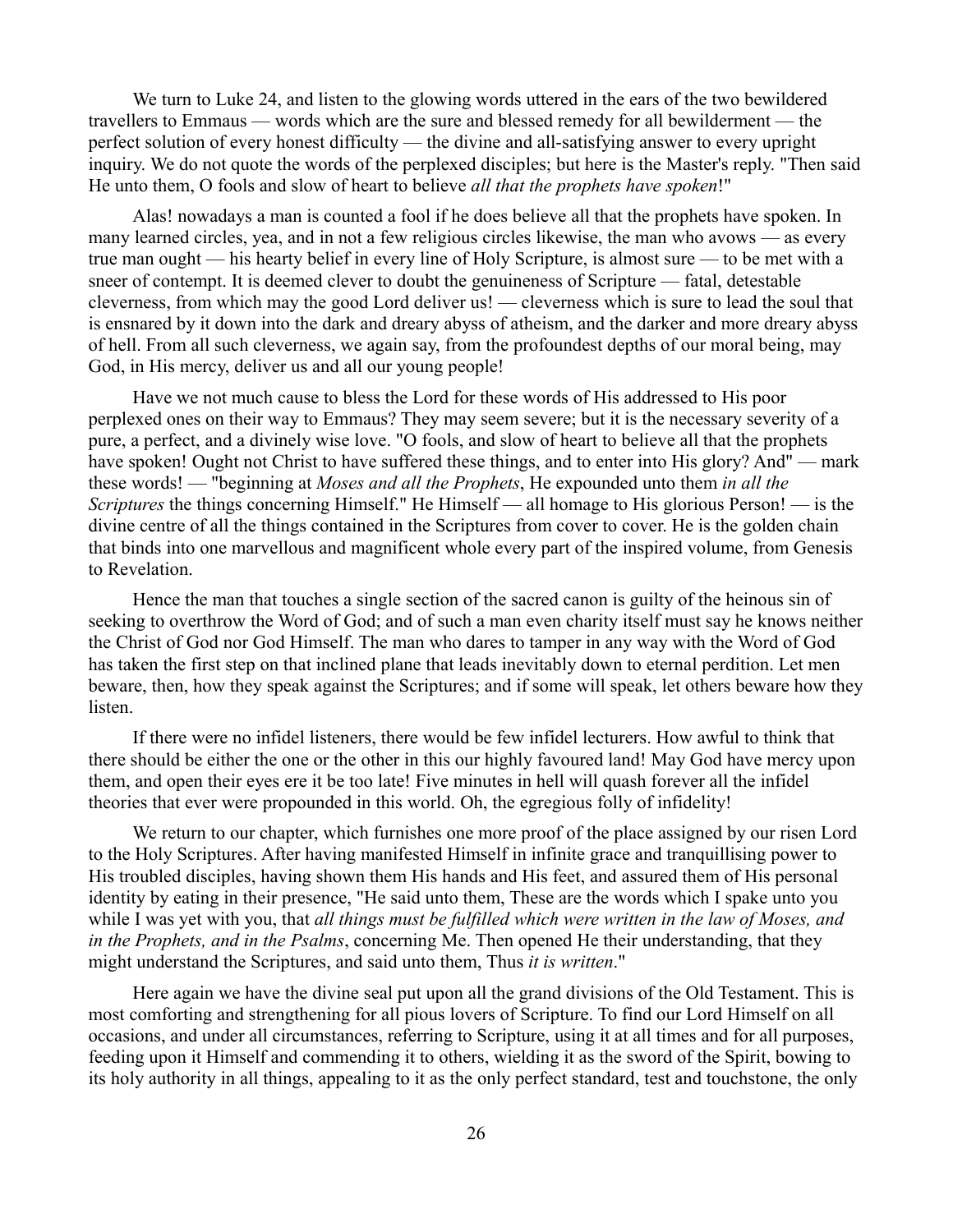infallible guide for man in this world, the only unfailing light amid all the surrounding moral gloom all this is comforting and encouraging in the very highest degree, and it fills our hearts with deepest praise to the Father of mercies who has so provided for us in all our weakness and need.

Here we might close this branch of our subject, but we feel bound to furnish our readers with two more uncommonly fine illustrations of our thesis; one from the Acts, and one from the Epistles. In Acts 24 the apostle Paul, in his address to Felix, thus expresses himself as to the ground of his faith: "But this I confess unto thee, that after the way which they call heresy, so worship I the God of my fathers, *believing all things which are written in the Law and in the Prophets*." So, then, he reverently believed in Moses and the Prophets. He fully accepted the Old Testament Scriptures as the solid foundation of his faith, and as the divine authority for his entire course. Now how did Paul know that the Scriptures were given of God? He knew it in the only way in which any one can know it, namely, by divine teaching.

God alone can give the knowledge that the Holy Scriptures are His own very revelation to man. If He does not give it, no one can; if He does, no one need. If I want human evidence to accredit the Word of God, it is not the Word of God to me. The authority on which I receive it is higher than the Word itself. Supposing I could by reason or human learning work my way to the rational conclusion that the Bible is the Word of God, then my faith would merely stand in the wisdom of man, and not in the power of God. Such a faith is worthless; it does not link me with God, and therefore leaves me unsaved, unblessed, uncertain. It leaves me without God, without Christ, without hope. Saving faith is believing what God says because He says it, and this faith is wrought in the soul by the Holy Spirit. Intellectual faith is a cold, lifeless, worthless faith, which only deceives and puffs up; it never can save, sanctify, or satisfy.

We turn now to 2 Tim. 3: 14-17. The aged apostle, at the close of his marvellous career, from his prison at Rome, looking back at the whole of his ministry, looking around at the failure and ruin so sadly apparent on every side, looking forward to the terrible consummation of the "last days," and looking beyond all to "the crown of righteousness which the Lord, the righteous Judge, *shall give in that day*," thus addresses his beloved son: "But continue thou in the things which thou hast learned and *hast been assured of*, knowing of whom thou hast learned; and that *from a child thou hast known the Holy Scriptures, which are able to make thee wise unto salvation* through faith which is in Christ Jesus. *All Scripture is given by inspiration of God*, and is profitable for doctrine, for reproof, for correction, for instruction in righteousness; that *the man of God may be perfect* [complete] *thoroughly furnished unto all good works*."

All this is unspeakably precious to every true lover of the Word of God. The place here assigned, and the virtues here attributed, to the Holy Scriptures are beyond all price. In short, it is utterly impossible to overstate the value and importance of the foregoing quotation. It is deeply touching to find the revered and beloved old veteran, in the full power of the Holy Ghost, recalling Timothy to the days of his childhood, when, at the knees of his pious mother, he drank at the pure fountain of inspiration. How did the dear child know that these holy writings were the Word of God? He knew it just in the same way that the blessed apostle himself knew it, by their divine power and effect upon his heart and conscience through the Holy Ghost.

Did the Holy Scriptures need man's credentials? What an insult to the dignity of Scripture to imagine that any human seal or guarantee is necessary to accredit it to the soul! Do we want the authority of the Church, the judgment of the Fathers, the decrees of councils, the consent of the doctors, the decision of the universities, to accredit the Word of God? Far away be the thought! Who would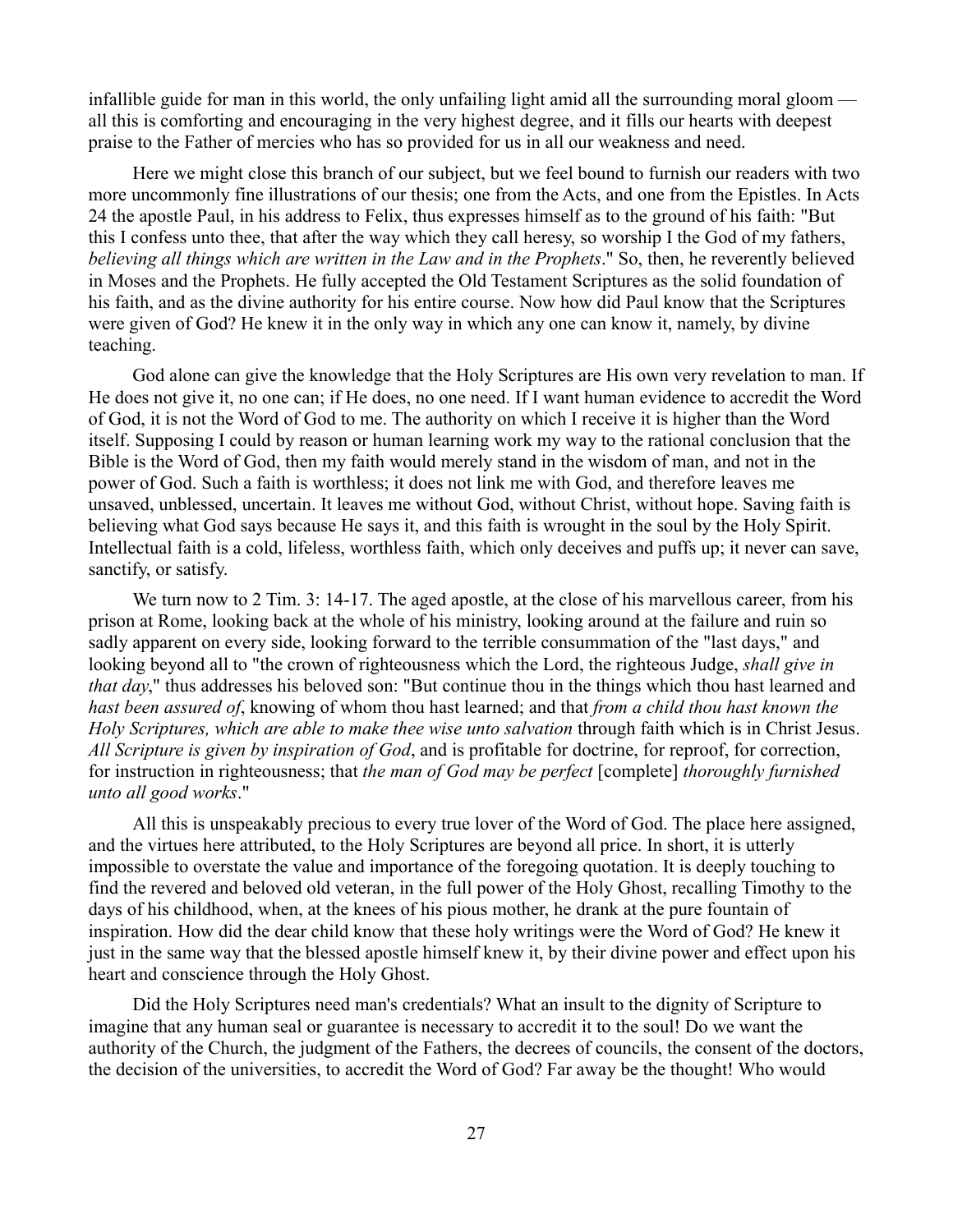think of bringing out a rush light at noon to prove that the sun shines, or to bring home its beams in their genial virtue to the human frame? What son would think of taking his father's letter to an ignorant crossing-sweeper to have it accredited and interpreted to his heart?

These figures are feebleness itself when used to illustrate the egregious folly of submitting the Holy Scriptures to the judgment of any human mind. No, the Word of God speaks for itself. It carries its own powerful credentials with it. Its own internal evidences are amply sufficient for every pious, right-minded, humble child of God. It needs no letter of commendation from men. No doubt external evidences have their value and their interest. Human testimony must go for what it is worth. We may rest assured that the more thoroughly all human evidence is sifted, and the nearer all human testimony approaches to the truth, the more fully and distinctly will all concur in demonstrating the genuineness and integrity of our precious Bible.

Further, we must declare our deep and settled conviction that no infidel theory can hold water for a moment; no infidel argument can pass muster with an honest mind. We invariably find that all infidel assaults upon the Bible recoil upon the heads of those who make them. Infidel writers make fools of themselves, and leave the divine volume just where it always was, and where it always will be, like an impregnable rock, against which the waves of infidel thought dash themselves in contemptible impotency.

There stands the Word of God in its divine majesty, in its heavenly power, in its beautiful simplicity, in its matchless glory, in its unfathomed because unfathomable depths, in its never-failing freshness and power of adaptation, in its marvellous comprehensiveness, in its vastness of scope, its perfect unity, its thorough uniqueness. The Bible stands alone. There is nothing like it in the wide world of literature; and if anything further were needed to prove that that book which we call "The Bible" is in very deed the living and eternal Word of God, it may be found in the ceaseless efforts of the devil to prove that it is not.

"*Forever*, O Lord, Thy word is *settled in heaven*." What remains, beloved reader, for thee? Just this: "Thy word have I *hid in my heart*, that I might not sin against Thee." Thus it stands, blessed be His holy name; and when we have His Word hid in the depths of our hearts, the theories and the arguments, the reasonings or the ravings, the questionings and the conclusions of sceptics, rationalists, and infidels, will be to us of less moment than the pattering of rain upon the window.

Thus much as to the weighty question of the "*authority*" upon which the great commission proceeds. The immense importance of the subject, and the special character of the moment through which we are passing, must account for the unusual length of this article. We feel profoundly thankful for an opportunity of bearing our feeble testimony to the power, authority, all-sufficiency, and divine glory of "the Holy Scriptures." "Thanks be to God for His unspeakable gift!"

# Part 8

In full keeping with all that has passed in review before us is the *sphere* of "the great commission," as set forth in that comprehensive clause, "*Among all nations*."

Such was to be the wide range of those heralds whom the risen Lord was sending forth to preach "repentance and remission of sins." Theirs was emphatically a world-wide mission. In Matt. 10 we find something quite different. There the Lord, in sending forth the twelve apostles, "commanded them, saying, Go not into the way of the Gentiles, and into any city of the Samaritans enter ye not."

This was to be a mission exclusively to the house of Israel. There was no message for the Gentiles, no word for the poor Samaritans. If these messengers approached a city of the uncircumcised,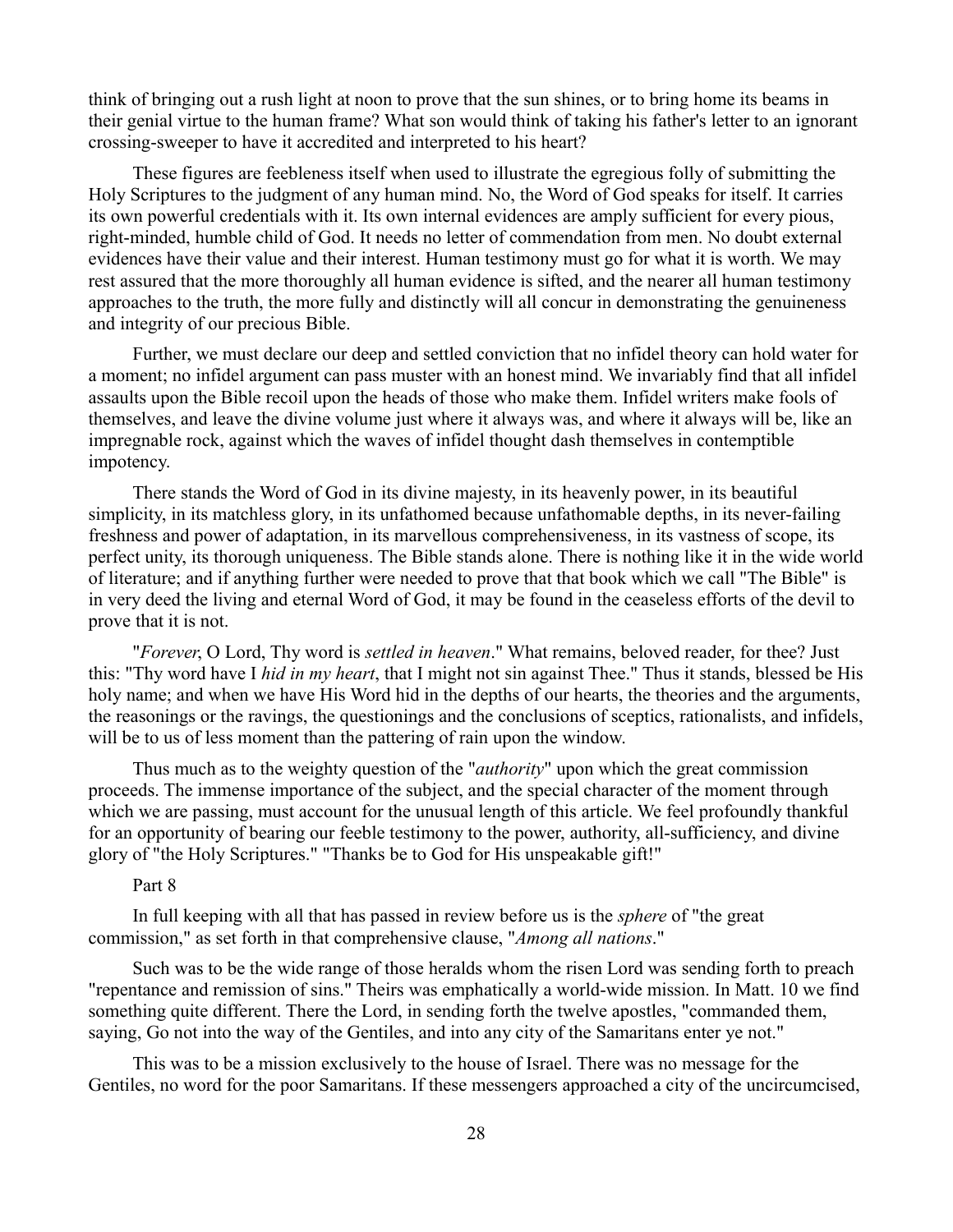they were on no account to enter it. The ways of God — His dispensational dealings — demanded a circumscribed sphere for the twelve apostles sent forth by the Messiah in the days of His flesh. "The lost sheep of the house of Israel" were to be the special objects of their ministry.

But in Luke 24 all is changed. The dispensational barriers are no longer to interfere with the messengers of grace. Israel is not to be forgotten, but the Gentiles are to hear the glad tidings. The sun of God's salvation must now pour its living beams over the whole world. Not a soul is to be excluded from the blessed light. Every city, every town, every village, every hamlet, every street, lane and alley, hedge and highway, must be diligently and lovingly searched out and visited, so that "every creature under heaven" might hear the good news of a full and free salvation.

How like our God is all this! How worthy of His large, loving heart! He would have the tide of His salvation flowing from pole to pole, and from the river to the ends of the earth. His righteousness is unto all, and the sweet tale of His pardoning love must be wafted far and wide over a lost and guilty world. Such is His most gracious purpose, however tardy His servants may be in carrying it out.

It is of the greatest importance to have a clear view as to this branch of our subject. It brings out the character of God in a very magnificent light, and it leaves man wholly without excuse. Salvation is sent to the Gentiles. There is absolutely no limit, and no obstacle. Like the sun in the heavens, it shines on all. If a man will persist in hiding himself in a mine or in a tunnel, so that he cannot see the sun, he has none but himself to blame. It is no defect in the sun if all do not enjoy his beams. He shines for all. And in like manner, "the grace of God that bringeth salvation unto all men hath appeared." No one need perish because he is a poor lost sinner, for "God will have all to be saved, and to come to the knowledge of the truth." "He willeth not that any should perish, but that all should come to repentance."

And then, that not a single feature might be lacking to set forth with all possible force and fullness the royal grace which breathes in "the great commission," our blessed Lord does not fail to point out to His servants the remarkable spot which was to be the centre of their *sphere*. He tells them to "begin at Jerusalem." Yes, Jerusalem, where our Lord was crucified; where every indignity that human enmity could invent was heaped upon His divine Person; where a murderer and a robber was preferred to "God manifest in the flesh"; where human iniquity had reached its culminating point in nailing the Son of God to a malefactor's cross — here the messengers were to begin their blessed work; that was to be the centre of the sphere of their gracious operations; and from thence they were to travel to the utmost bounds of the habitable globe. They were to begin with "Jerusalem sinners" — with the very murderers of the Son of God, and then go forth to publish everywhere the glorious tidings, so that all might know that precious grace of God which was sufficient to meet the crimson guilt of Jerusalem itself.

How glorious is all this! The guilty murderers of the Son of God were the very first to hear the sweet tale of pardoning love, so that all men might see in them a pattern of what the grace of God and the blood of Christ can do. Truly the grace that could pardon Jerusalem sinners can pardon any one; the blood that could cleanse the betrayers and murderers of the Christ of God can cleanse any sinner outside the precincts of hell. These heralds of salvation, as they made their way from nation to nation, could tell their hearers where they had come from; they could tell of that superabounding grace of God which had commenced its operations in the guiltiest spot on the face of the earth, and which was amply sufficient to meet the very vilest of the sons of Adam.

Sovereign grace o'er sin abounding:

Ransomed souls the tidings swell;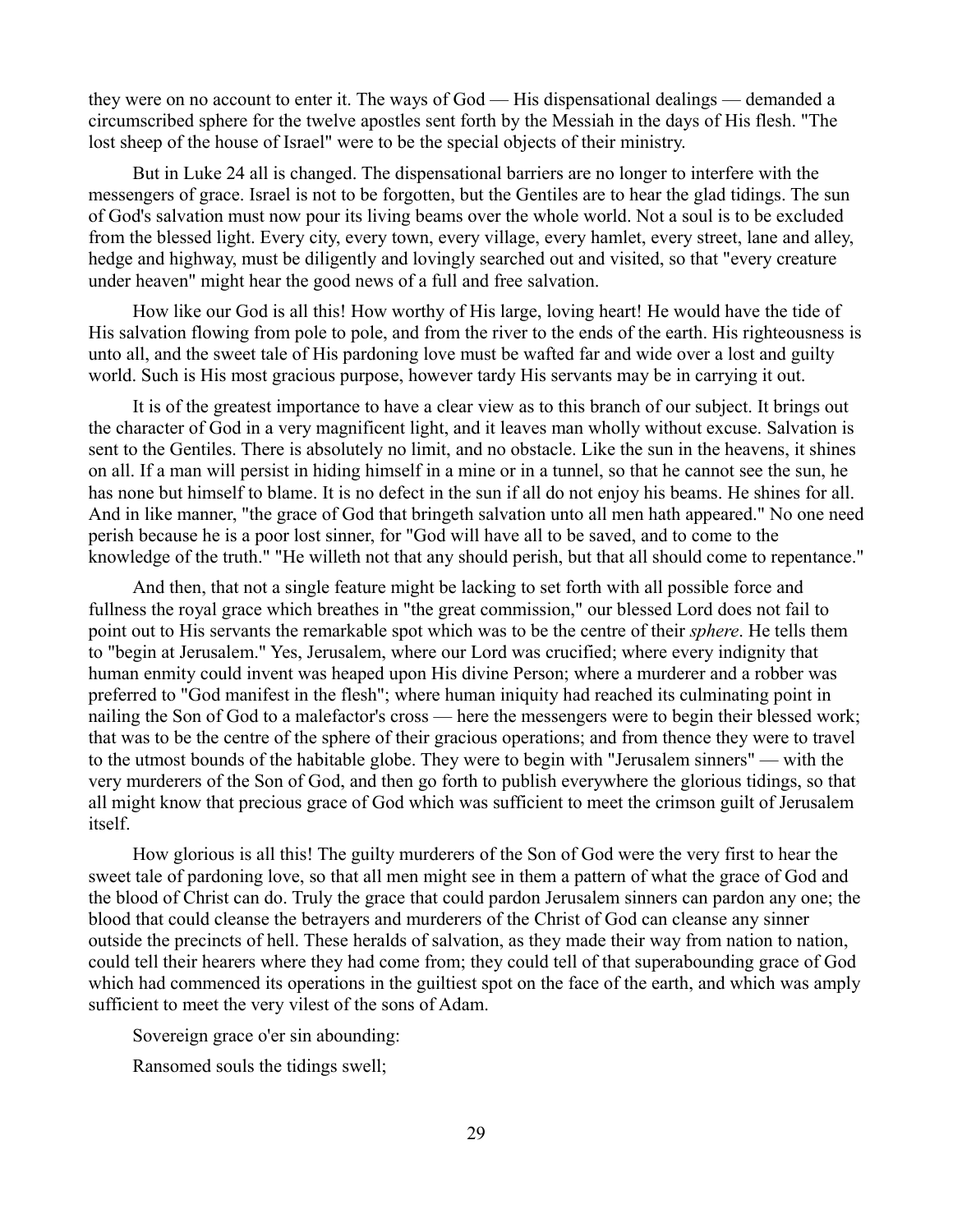'Tis a deep that knows no sounding;

Who its length or breadth can tell?

Precious grace of God! May it be published with increased energy and clearness throughout the divinely appointed sphere. Alas, that those who know it should be so slow to make it known to others! That slowness is, most surely, not of God. He absolutely delights in the publication of His saving, pardoning grace. He tells us that the feet of the evangelist are beautiful upon the mountains. He assures us that the preaching of the cross is a sweet savour to His heart. Ought not all this to quicken our energies in the blessed work? Ought we not in every possible way to seek to carry out the gracious desire of the heart of God? Why are we so slow? Why so cold and indolent? Why so easily discouraged and repulsed? Why so ready to make excuses for not speaking to people about their souls?

There stands the great commission shining on the eternal page of inspiration in all its moral grandeur — its *terms*, its *basis*, its *authority*, its *sphere*! The work is not yet done. Nearly nineteen hundred years have rolled past since the risen Saviour sent forth His messengers; and still He waits, in sweet, long-suffering mercy, not willing that any should perish. Why are we not more willing-hearted in carrying out the gracious desire of His heart? It is not by any means necessary that we should be great preachers, or powerful public speakers, in order to carry on the precious work of evangelization. What we want is a heart in communion with the heart of God, the heart of Christ, and that will surely be a heart for souls. We do not, and cannot, believe that one who is not led out in loving desire after the salvation of souls can really be in communion with the mind of Christ. We cannot be in His presence and not think of the souls of those around us. For whoever cared for souls as He did? Mark His marvellous path! — His ceaseless toil as a teacher and preacher! — His thirst for the salvation and blessing of souls!

And has He not left us an example that we should follow His steps? Are we doing so in this one matter of making known the blessed gospel? Are we seeking to imitate Him in His earnest diligence in seeking the lost? See Him at the well of Sychar! Mark His whole deportment! Listen to His earnest, loving words! Note the joy and refreshment of His spirit as He sees one poor sinner receiving His message! "I have meat to eat that ye know not of;" "Lift up your eyes, and look on the fields; for they are white already to harvest. And he that reapeth receiveth wages, and gathereth fruit unto life eternal; that both he that soweth and he that reapeth may rejoice together."

We would earnestly entreat the Christian reader to consider this great subject in the divine presence. We deeply feel its importance. We cannot but judge that, amid all the writing and reading, all the speaking and hearing, all the coming and going, there is a sad lack of deep-toned, earnest, solemn dealing with individual souls. How often do we rest satisfied with inviting people to come to the preaching, instead of seeking to bring them directly to Christ? How often do we rest content with the periodical preaching, instead of earnestly seeking, all the week through, to persuade souls to flee from the wrath to come? No doubt it is good to preach, and good to invite people to the preaching; but we may rest assured there is something more than all this to be done, and that something must be sought in deeper communion with the heart and mind of Christ.

Some there are who speak disparagingly of the blessed and holy work of evangelization. We tremble for them. We feel persuaded they are not in the current of the Master's mind, and hence we utterly reject their thoughts. It is to be feared that their hearts are cold in reference to an object that engages the heart of God. If so, they would need to humble themselves in His presence, and seek to get their souls restored to a true sense of the magnitude, importance and interest of the grand question before us. At least let them beware of how they seek to discourage and hinder others whose hearts the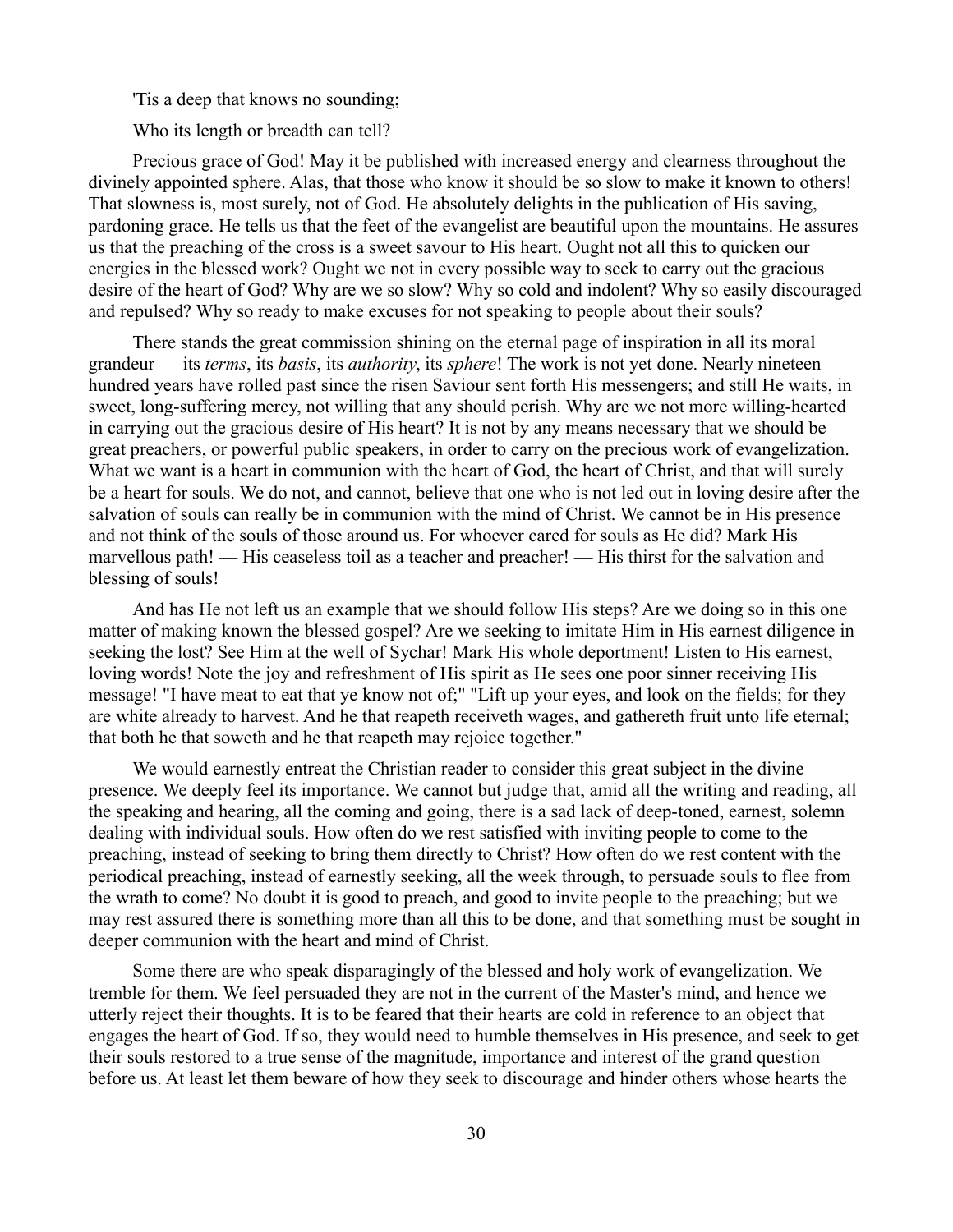Lord has moved to care for precious, immortal souls.

The present is most assuredly not the time for raising difficulties, and starting questions which can only prove stumbling-blocks in the pathway of earnest workers. It becomes us to seek in every right way to strengthen the hands of all who are endeavouring, according to their measure, to publish the glad tidings, and make known the unsearchable riches of Christ. Let us see that we do so, so far as in us lies; and above all things, let us never utter a sentence calculated to hinder any one in the blessed work of winning souls to Christ.

There is one more point in our subject which we feel must not be omitted, and that is the power by which "the great commission" was to be carried out. To leave this out would be a great defect, a serious blank indeed; and we are the more anxious to notice it, inasmuch as the special form in which the power was communicated links itself, in a very remarkable way, with that which has been before us. If the *sphere* was to be "all nations," the *power* must be adapted thereto; and, blessed be God, so it was.

Our blessed Lord, in closing His commission to His disciples, said, "And ye are witnesses of these things. And behold, I send the promise of My Father upon you; but tarry ye in the city of Jerusalem, until ye be endued with power from on high." This promise was fulfilled, this power was communicated on the day of Pentecost. The Holy Ghost came down from the ascended and glorified Man, to qualify His servants for the glorious work for which He had called them. They had to "tarry" until they got the power How could they go without it? Who but the Holy Ghost could speak adequately of the love of God, of the person, work and glory of Christ? Who but He could enable any one to preach repentance and remission of sins? Who but He could properly handle all the weighty subjects comprehended in "the great commission?" In a word, the power of the Holy Ghost is absolutely essential in every branch of Christian service, and all who go to work without it will find it to be barrenness, misery, and desolation.

We must call the reader's special attention to the form in which the Holy Ghost came down on the day of Pentecost. It is full of deepest interest, and lets us into the precious secret of the heart of God in a most touching manner.

#### Let us turn to Acts 2.

"And when the day of Pentecost was fully come, they were *all with one accord in one place*" instructive and suggestive fact! — "And suddenly there came a sound from heaven as of a rushing mighty wind, and it filled all the house where they were sitting. And there appeared unto them *cloven tongues*, like as of fire, and it sat upon each of them. And they were all filled with the Holy Ghost" — He had full possession of their hearts and minds, full sway over their whole moral being — blessed condition! — "And they began to speak with *other tongues*" (not in the absurd and unintelligible jargon of cunning impostors or deluded fanatics, but) "as the Spirit gave them utterance. And there were dwelling at Jerusalem Jews, devout men, *out of every nation under heaven*." Note this fact.

"Now when this was noised abroad, the multitude came together, and were confounded, because that *every man heard them speak in his own language*." — How real — how telling! — "And they were all amazed, and marvelled, saying one to another, Behold, are not all these which speak Galileans? And how *hear we every man in our own tongue wherein we were born?"* — not merely wherein we were educated — "Parthians, and Medes, and Elamites, and the dwellers in Mesopotamia, and in Judea, and Cappadocia, in Pontus and Asia, Phrygia and Pamphylia, in Egypt, and in the parts of Libya about Cyrene, and strangers of Rome, Jews and proselytes, Cretes and Arabians, *we do hear them speak in our tongues* the wonderful works of God."